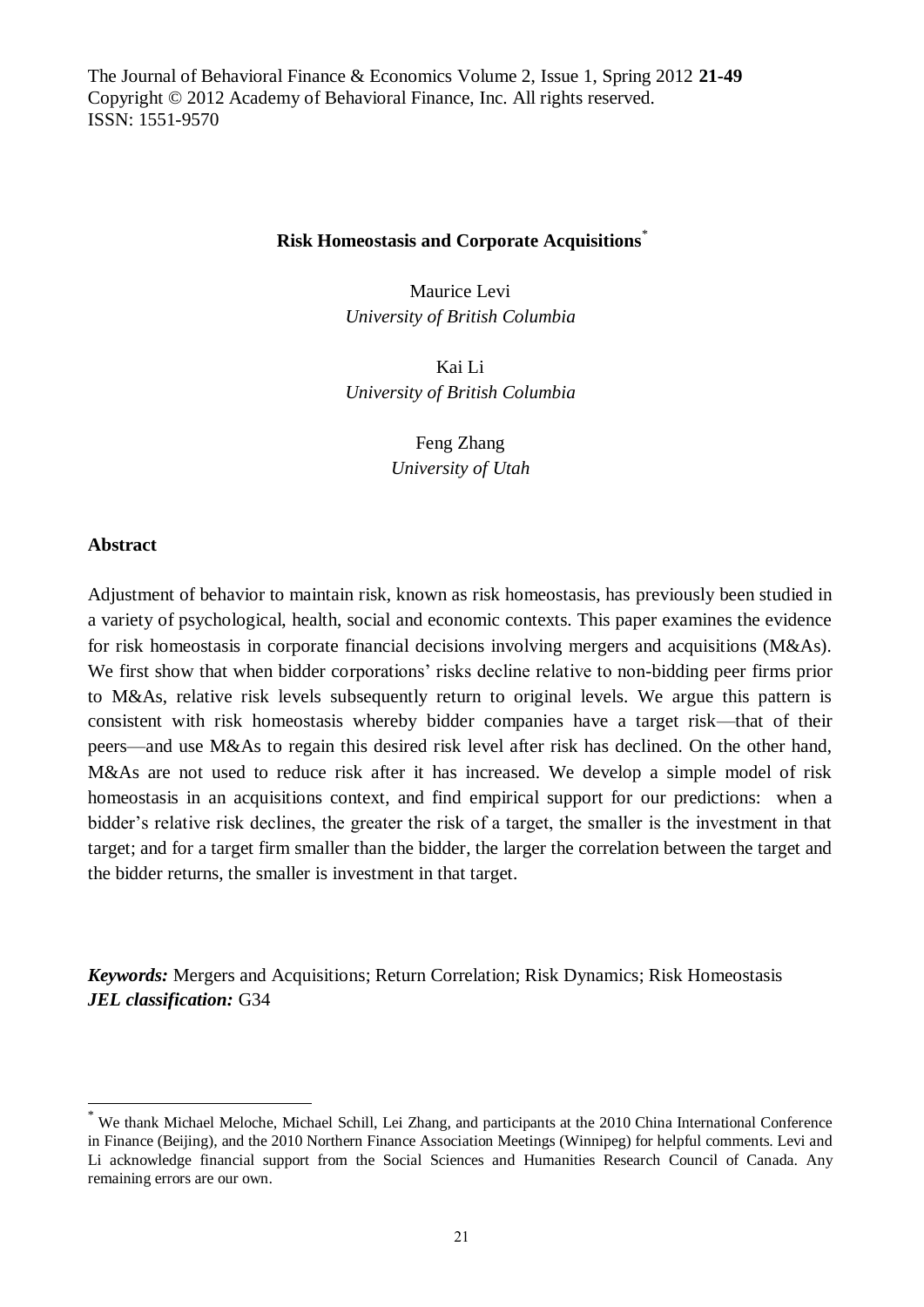### **I. Introduction**

The investigation into the cause of the Challenger disaster, where the space shuttle exploded during takeoff in 1986 due to leakage of liquid helium, blamed the rubber seals on the fuel tanks also known as O-rings.<sup>1</sup> These O-rings were designed to be flexible enough to allow them to expand to fill gaps at points of connection, particularly during the extreme turbulence of the launch. It appeared that the air temperature at the time of launch was too low for the O-rings' rated flexibility (the launch took place in January). The recommendation was that more flexible O-rings should have been used. However, it has been suggested that had more flexible O-rings been required, the lowest temperature at which launch would have been allowed would have been lower than it was, and the chance of such an event would not have been reduced.<sup>2</sup> In other words, the claim is that the risk NASA officials were taking would have remained the same, and the safety improvement from more flexible O-rings would have been offset by the lowered temperature threshold at which liftoff would be permitted.

The Challenger example above highlights the idea of behavioral adjustments to maintain risk, known as "risk homeostasis," (also known as "risk compensation") a concept generally attributed to Gerald J. S. Wilde  $(1994)$ .<sup>3</sup> Applications of the concept are widespread, and frequently involve initial risk reductions and subsequent risk restorations, with the most discussed regarding the way people drive. For example, a study of traffic accidents compared taxi drivers who were provided with anti-skid braking systems (ABS) to those using conventional brakes, and found that accident rates were not reduced by this safety innovation.<sup>4</sup> It has been suggested, however, that this may not be because ABS is ineffective. Rather it is claimed that the lack of a safety increase from ABS use could be due to drivers with ABS offsetting the additional safety by engaging in riskier driving behavior. More generally, one might suspect that as drivers enjoy greater safety due to any of a large number of innovations or by choices of larger vehicles such as large SUVs, they are likely to take on greater risks of having accidents. Further examples of risk homeostasis are endless. Drivers will drive faster when protected by seat belts and air bags. Bicycle and ski helmets will reduce care taken against falling or colliding. Condoms will expand the range of sexual partners, reducing benefits otherwise promoted in the fight against AIDS and other STDs. Availability of bypass surgeries and cholesterol reducing drugs reduce incentives for maintaining a healthy diet. Aircraft more able to take off and land in stronger cross winds will be allowed to operate at higher wind speeds, conserving the accident rate; larger, more stable passenger ferries will be allowed to operate in rougher seas; and reduced chances of oil-well blowouts would lead to drilling in riskier underwater fields. More generally, engineering safety standards are specifically designed to ensure risk homeostasis by setting risk levels as targets to be achieved, for example, structures being able

1

<sup>1</sup> See http://*history.msfc.nasa.gov/book/chptnine.pdf.*

 $2$  See Vaughan (1996).

<sup>&</sup>lt;sup>3</sup> We thank Sheldon Cherry of the Faculty of Engineering, University of British Columbia, for bringing the early example of risk homeostasis in the Challenger example to our attention.

<sup>&</sup>lt;sup>4</sup> See Burns and Wilde (1995).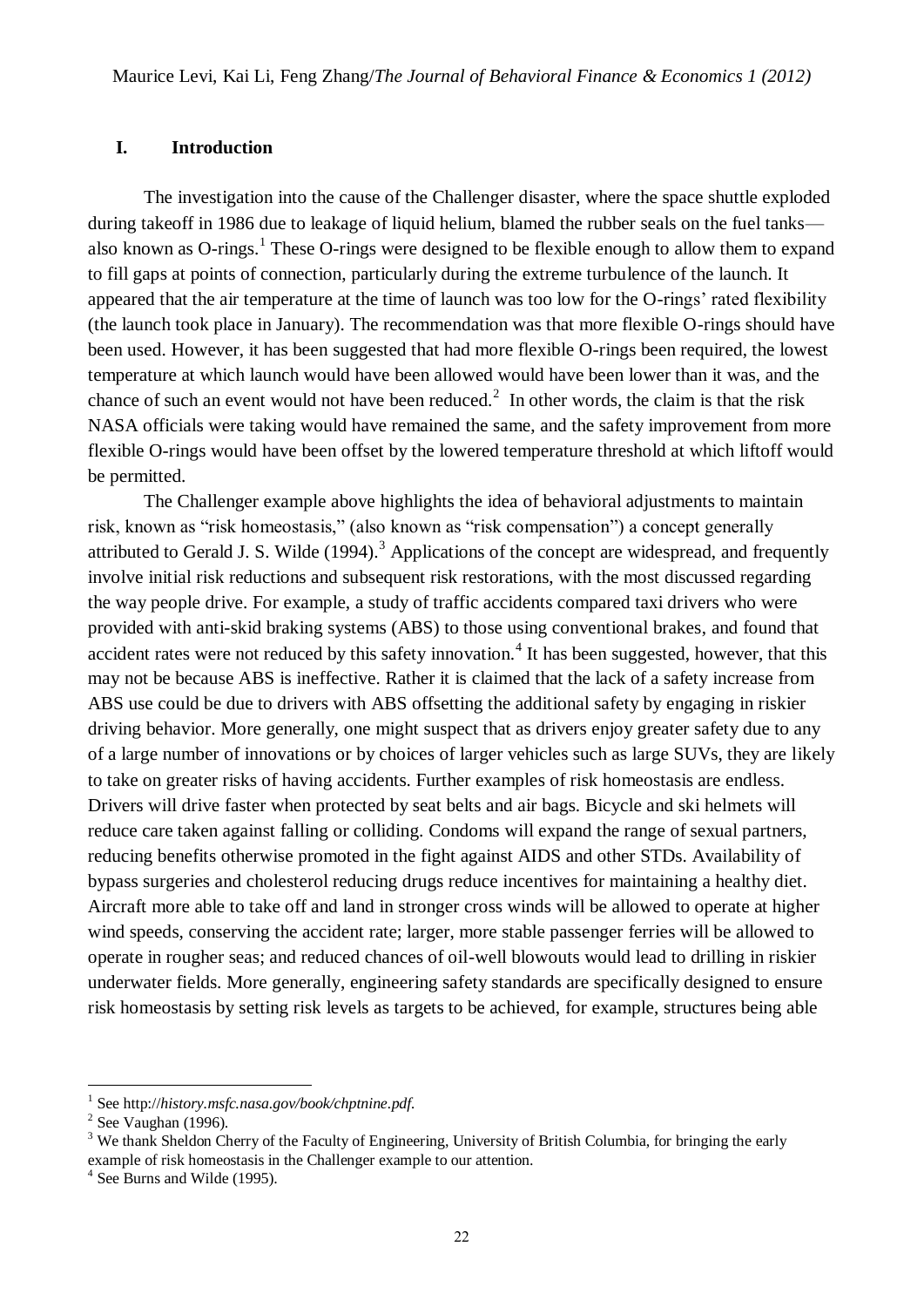to withstand one in an  $n$ -year event.<sup>5</sup> This paper applies the concept in corporate finance. Specifically, it examines how risk homeostasis, in the context of an exogenous decline in risk, is a factor among others that affects choices of targets when bidder firms are engaging in mergers and acquisitions (M&As).

Investigation of risk homeostasis in the M&A setting is motivated by the observation that bidders, whose risks happen to have declined relative to their industry peers of similar size prior to a takeover bid—the focus of our study—show a return to their initial risk levels after completing a deal. That is, bidder firm risk versus peer firm risk, measured in terms of the difference in standard deviations of stock returns, shows a distinct V-shape over the period surrounding an acquisition: declining beforehand and then subsequently returning to its initial level.<sup>6</sup> For risk-declining bidders the difference in relative risk—the peer firm risk minus the bidder risk—is at its maximum at the time the acquisition bid is made. We argue that this is consistent with declines in relative risk of bidders (versus their peers) *ceteris paribus* increasing the risk they are willing to take on through M&A activities.<sup>7</sup> On the other hand, M&As do not appear to be used to reduce risk after it has increased relative to the risk of peers. One might argue that such asymmetry between the effect of risk decreases versus risk increases is reasonable if M&As are intrinsically risky activities, given the nature of these often complex events. The posited behavior is supported by testing the implications of a model in which bidder firms take into account their relative risk objectives when choosing takeover targets.

It should be emphasized that we are not suggesting restoring risk after it declines is the only motive for acquisitions and mergers. We are also not suggesting restoring risk is critical for the choice of targets which could involve all the conventional factors that have been and are being suggested in the vast and growing M&A literature (see the survey by Betton, Eckbo, and Thorburn (2008)). What we propose in this paper is that restoration of risk is a factor, among others, that can play a role in the selection of targets after an incidental decline in firm risk when the bidder has already chosen to go on the M&A trail.

The presence of a target is not without parallel in corporate finance. For example, the idea that companies have a target capital structure, leading to compensatory behavior when the target ratio of debt to equity is significantly disturbed, is an element of orthodoxy in financial discourse.<sup>8</sup> Indeed, the choice of capital structure relates closely to insolvency risk. Targets are also discussed in the context of corporate dividend policy.<sup>9</sup> Furthermore, such targets can coexist: they are by no means mutually exclusive. In the same vein, the risk homeostasis considered here can coexist with other corporate policy targets.

1

<sup>&</sup>lt;sup>5</sup> Note that risk homeostasis differs from moral hazard in that this behavior does not necessarily harm others. Of course, in cases where others are adversely affected there is an element of moral hazard that goes along with taking extra risk. <sup>6</sup> This pattern has been documented in the context of M&As by Hackbarth and Morellec (2008) who focus on the

behavior of stock returns in takeovers from a value-maximizing real options perspective. A potentially related pattern in the context of seasoned equity offerings has been shown by Carlson, Fisher, and Giammarino (2010).

 $<sup>7</sup>$  The decline in risk could be entirely exogenous, unlike the exercise of growth options examined by Hackbarth and</sup> Morellec (2008) and Carlson et al. (2010).

<sup>&</sup>lt;sup>8</sup> See recent evidence on the existence of target capital structure in Hovakimian, Opler, and Titman (2001), Hovakimian, Hovakimian, and Tehranian (2004), and Harford, Klasa, and Walcott (2009).

<sup>&</sup>lt;sup>9</sup> Starting from the seminal work on a target dividend policy by Lintner (1956), there is ample evidence on the existence of a target when firms make their payout decisions (see recent work by Grullon and Michaely (2002) and the survey by Allen and Michaely (2003)).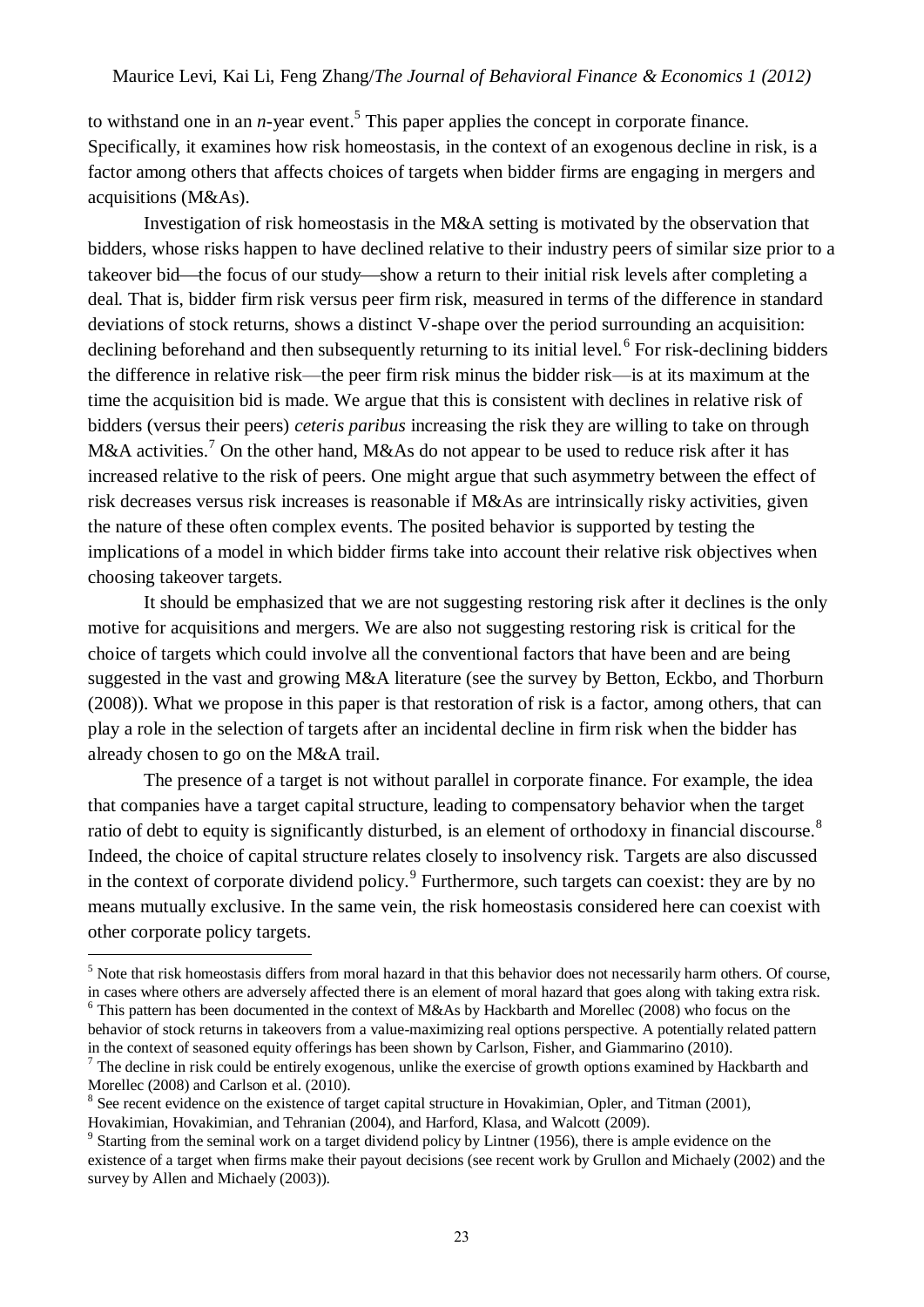In order to identify the implications of risk homeostasis a simple model is constructed. The model predicts that, *ceteris paribus*, the relative size of a takeover target vis-à-vis its bidder will be lower the higher is the risk of the target: a smaller acquisition will restore bidder firm risk after it has declined the riskier is the acquisition. The model also predicts that for an acquisition where the target firm happens to be smaller than the bidder, the relative size of a target vis-à-vis its bidder is lower the higher is the correlation between the target and the bidder stock returns: risk restoration can be achieved with a smaller acquisition the higher the return correlation. These model predictions are supported by our empirical investigation of a sample of M&As over the period 1980-2007, where we also consider other conventional influences on takeover decisions in order to distinguish the effects of risk homeostasis from alternative explanations.

The paper proceeds as follows. In Section II we describe the data and show the patterns of the relative risk of the bidders surrounding M&A events that motivates our study. The asymmetry in responses to relative risk declines versus increases is evident in these patterns. In Section III we introduce a simple model of risk homeostasis and develop its implications for the characteristics of bidder and target firms. The implications of our model are tested and supported in Section IV. We consider other possible explanations, including a simple model of risk aversion, for the V-shaped pattern of bidder relative risk after risk declines. Regression results are presented in Section V. We conclude in Section VI.

### **II. Risk Dynamics Surrounding M&As**

1

We start with acquisition bids targeting U.S. companies between January 1, 1980 and December 31, 2007 covered by the Thomson's SDC database. We limit the deal form to merger (SDC deal form "M"), acquisition of majority interest ("AM"), or acquisition of assets ("AA"). There are 172,701 such deals, among which 136,588 are completed. Our analysis focuses on these completed deals.

At the fiscal year end before a bid announcement, each bidder is matched with a Fama-French (1997) 48-industry peer with the closest size as measured by total assets, retrieved from the Compustat database. Industry peers that have completed any major M&A deals (i.e., the ratio of the target size to the bidder size is greater than 5% and the bid is associated with change of control) during months  $[-36, +36]$  around the bid announcement date are excluded from the pool of potential matches. We are able to find matching firms for bidders in 48,632 merger deals. For both the bidder and its match, we measure risk in terms of the annualized standard deviation of daily returns within a calendar month. Specifically, following Schwert (1989) and Carlson et al. (2010), we divide our sample into 21 trading-day periods ("event months") prior to the announcement (excluding the announcement date) and after the completion of the takeover (excluding the effective date). We consider as a single period ("event month zero") the interval between one day after the announcement date and one day before the effective date, regardless of how long that interval is.<sup>10</sup> As a result, every event month corresponds to 21 trading days except for event month zero. We do

 $10$  We exclude both the announcement day and the effective day of the takeover in our calculation of risk to eliminate the effect of market reaction to a major corporate event. Note that excluding 3-days or 5-days after (before) the announcement (effective) day for event month zero does not change our main findings.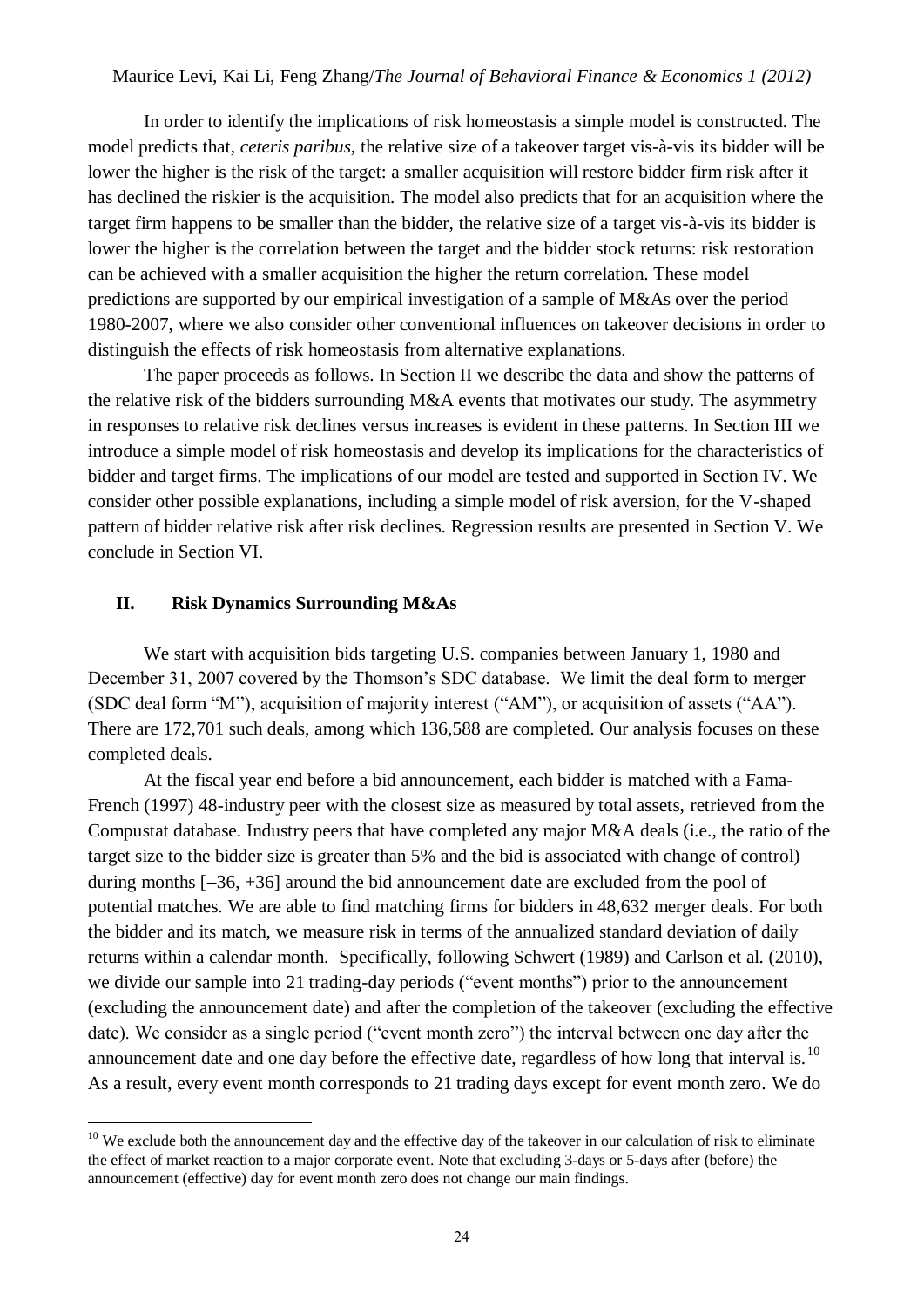this for each of the 36 event months both before the bid announcement date and after the effective date.

To explore the effect of risk homeostasis we first define the relative change in firm risk as the difference between the change in bidder risk from one month prior to the bid announcement to thirty-six months prior, and the change in risk of the bidder peer firm over the same period. We then focus on bidders with declining relative risk in the pre-bid period, and plot the risk dynamics surrounding M&As. Our final sample has 696,812 firm-month observations involving 10,824 unique acquisition deals where the bidder's relative risk declines over the three-year period leading up to the bid announcement. $11$ 

The rationale for considering bidder risk relative to industry-peer risk is based on the notion that in choosing corporate strategies, it is safer for management to follow similar paths to those of firms against which they are widely compared by boards and shareholders than to select an idiosyncratic corporate strategy. This is because the cost of going alone with a strategy and failing is higher than the benefit of going alone and succeeding. Making the right choice with others will bring some praise and possibly tangible benefits. Making the wrong choice with others will not please boards and shareholders, but the consequences should be softened through the justification that other firms did the same. Success with an idiosyncratic choice will certainly bring managers more praise and reward than success with the common strategy. However, the cost of selecting a failing strategy when being alone in that choice is likely to be far greater than the benefit of success while going alone. "Your peers made the right choice. Why didn't you see what they could see?" This should apply to the risk taken on by corporate managers as it applies to portfolio choices made by mutual fund managers or earnings forecasts made by financial analysts: there is pressure to revert toward the norm (see, for example, Wermers (1999), and Hong, Kubik, and Solomon (2000)).

Figure 1 plots the mean and median differences in firm risk between the bidder and its matching firm. In this graph, the value of zero on the horizontal axis corresponds to the announcement date. All negative numbers are event months prior to the announcement date. All positive numbers are event months after the effective date. Event month zero is the period ranging from the day after the announcement date to the day before the effective date irrespective of the actual elapsed time. The mean (median) length of event month zero is 80 (59) trading days.<sup>12</sup> The vertical axis corresponds to the mean/median difference in risks between the bidders and their matching firms, expressed in real numbers. We see that the risks of the bidders with declining risk relative to their industry peers exhibit a gradual decline from the  $36<sup>th</sup>$  month before the acquisition bid, reaching the bottom at the time of the bid. Then the risks of the bidders, relative to their industry peers, return toward the pre-bid levels by the  $36<sup>th</sup>$  month after the completion of the transaction. There is a pronounced V-shape in the risk dynamics of bidder firms surrounding the takeover event.<sup>13</sup>

1

 $11$  In unreported analysis, we find that the magnitude of increases in risk among bidding firms is only a fraction of the magnitude of decreases in risk among our sample firms prior to M&As.

 $12$  We exclude firm-month observations for which event month zero has less than 10 trading days because the firm risk measure may be problematic due to fewer observations. In untabulated analysis we find that the V-shape is even more distinct if we do not impose any data requirement for event month zero.

 $13$  In untabulated analysis, we show that using the annualized standard deviation of residuals from a market model gives a similar V-shaped pattern. Unlike the findings in Hackbarth and Morellec (2008), there is no distinct V-shaped pattern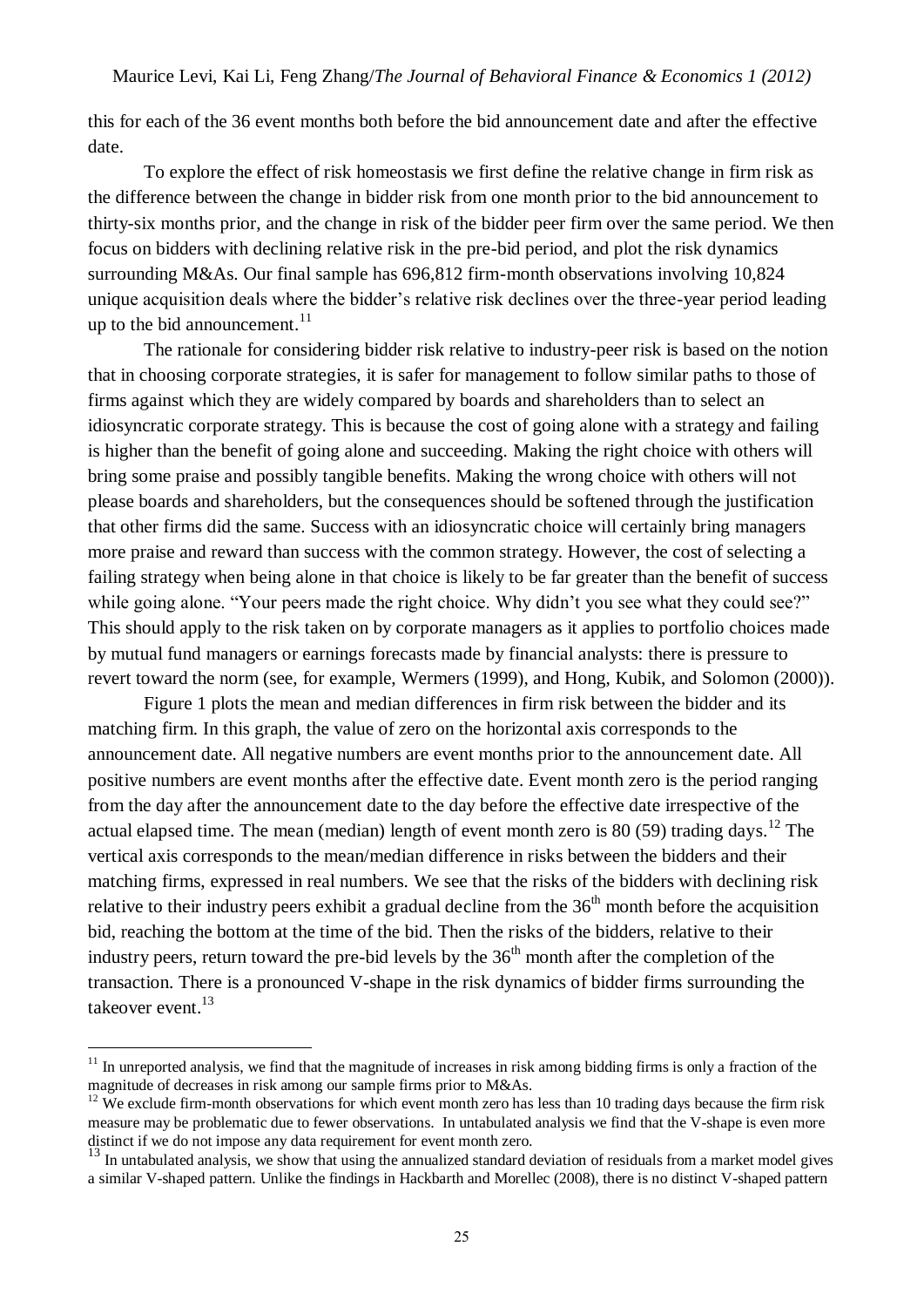As we noted earlier, the concept of risk homeostasis has been widely applied outside the field of finance where it predominantly involves reaction to exogenous declines in risk as in the construction of Figure 1. Figure 2 examines whether there is asymmetry in the dynamic patterns of risk after increases in risk versus declining risk. We find that, in the case of M&As, risk restoration is not present when bidder firms have experienced risk increases relative to their peers. This is suggestive of the fact that bidding for an acquisition is not a preferred path for reducing risk.

It might be argued that the V-shaped risk observed in Figure 1 is the result of Black's (1976) leverage effect: M&As tend to take place following rising bidder stock prices which are associated with reduced leverage and therefore declining bidder risk. If this line of argument is correct we would expect that prior to an acquisition bid, targets which experience stock price declines and hence increasing leverage would have increasing volatility. In Figure 3 we show that this is not the case. More generally, there is no distinct V-shape pattern in the sample of target firms. Also, later in our multivariate analysis we explicitly control for leverage in the model specification and yet our predictions based on risk homeostasis are upheld.

In the following section we develop a simple model to examine the implications of risk homeostasis in M&As and to compare predictions from alternative perspectives such as risk aversion.

#### **III. Risk Homeostasis:** *Ceteris Paribus* **Implications for M&As**

Let us consider the value of a merged firm whose value comes from both the bidder and the target firms. Specifically, the bidder decides how to divide its (combined) market value, *V*, between its current operations worth *x* (the bidder value before the merger) and an acquisition target costing *y*. Let the proportion of its pre-merger value, *x*, invested into the target firm be  $\lambda$ . After the takeover the combined firm value can be written as: $14$ 

$$
V = (1 - \lambda)x + \lambda y.
$$
 (1)

For the purpose of determining the effect of exogenous changes in bidder risk for the choice of target as implied by risk homeostasis we ignore possible merger gains or losses. In summary:

 $V =$  Bidder value after acquisition

 $x =$  Bidder value before acquisition

*y* = Normalized target value before acquisition

 $\lambda$  = Proportion invested in the target

From Equation (1), we can compute the variance of the combined firm as:

1

$$
\sigma_V^2 = (1 - \lambda)^2 \sigma_X^2 + \lambda^2 \sigma_Y^2 + 2\lambda (1 - \lambda) \sigma_{XY}.
$$
 (2)

for the measure of systematic risk. Further, the V-shaped pattern is robust to accounting for microstructure issues by filtering out first-order return autocorrelations as in Andersen, Bollerslev, Diebold, and Ebens (2001).

<sup>&</sup>lt;sup>14</sup> The measure of target value  $y$  is normalized to the size of  $x$ . We can think of a scaling factor adjusting the dollar value of *y* where this factor is lost under differentiation.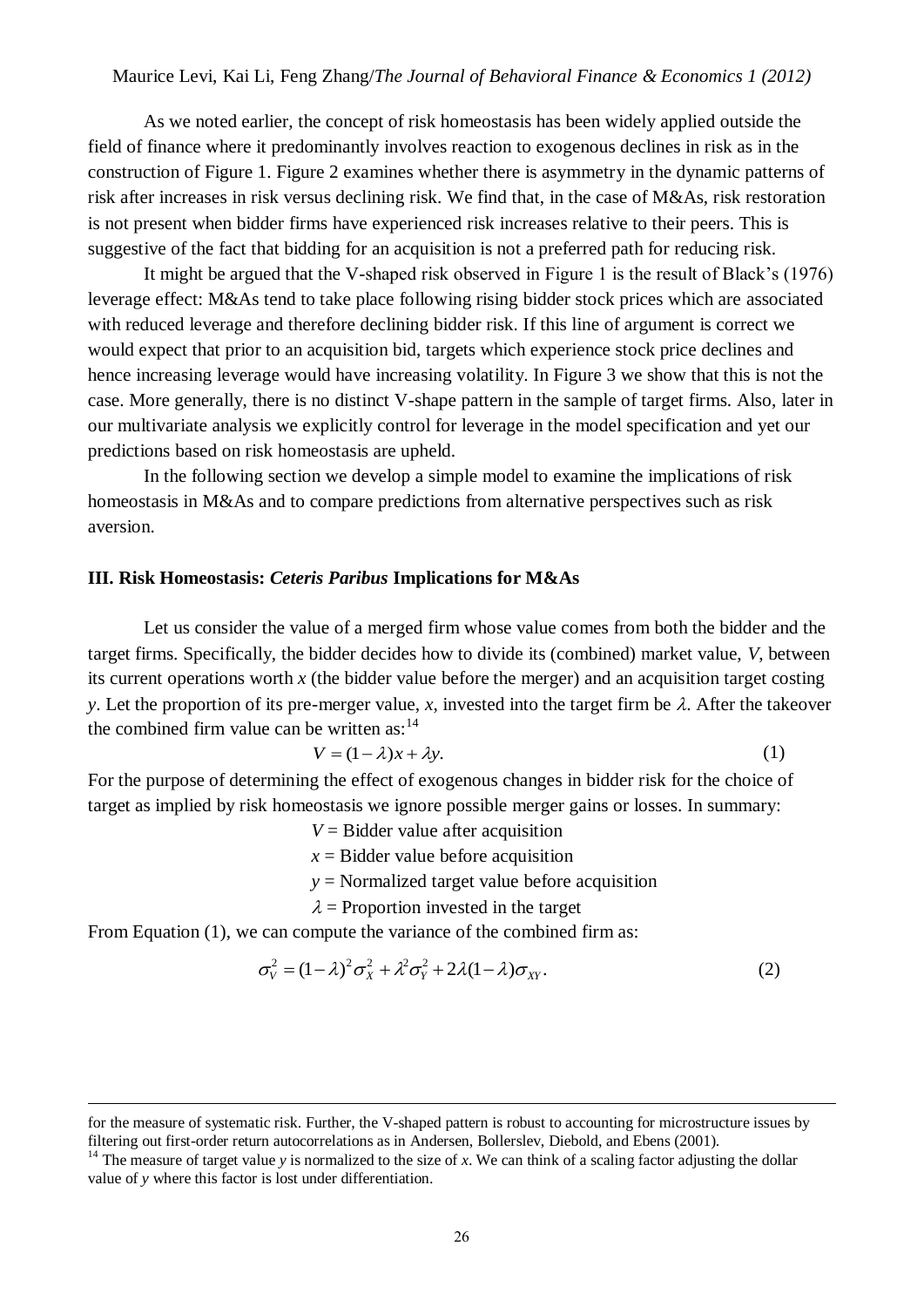Our goal is to determine the implications of an exogenous decrease in bidder risk, i.e.,  $\frac{160 \times x}{2}$  < 0 2  $\lt$  $\widehat{o}$  $\widehat{o}$ *t*  $\frac{\sigma_x}{\sigma}$  < 0, for

the amount invested in the target,  $\partial t$  $\frac{\partial \lambda}{\partial \phi}$ , when there is risk homeostasis, i.e.,  $\frac{\partial \sigma_v^2}{\partial \phi} = 0$ . 2  $=$  $\hat{c}$  $\hat{o}$ *t*  $\frac{\sigma_{V}}{2}$  = 0. That is, we

want to evaluate *t t*  $\partial \sigma^2_{\scriptscriptstyle{X}}/\partial$  $\partial \lambda/\partial$  $\sigma^2$  $\frac{\lambda}{\partial t}$  when  $\frac{\partial \sigma_v^2}{\partial t} = 0$ . 2  $=$  $\partial$  $\partial$ *t*  $\frac{\sigma_{\bar{v}}}{\sigma_{\bar{v}}}$  = 0. For simplicity we assume an absolute risk target rather

than a relative target.

From Equation (2),

$$
d\sigma_v^2 = (1 - \lambda)^2 \frac{\partial \sigma_x^2}{\partial t} dt + \sigma_x^2 \frac{\partial (1 - \lambda)^2}{\partial t} dt + \lambda^2 \frac{\partial \sigma_y^2}{\partial t} dt + \sigma_y^2 \frac{\partial \lambda^2}{\partial t} dt + 2\lambda \frac{\partial \sigma_{XY}}{\partial t} dt + 2\sigma_{XY} \frac{\partial \lambda}{\partial t} dt
$$
  

$$
-2\lambda^2 \frac{\partial \sigma_{XY}}{\partial t} dt - 2\sigma_{XY} \frac{\partial \lambda^2}{\partial t} dt
$$
  
= 0,

when there is risk homeostasis.

Assume  $\frac{O_1}{2} = \frac{O_2}{2} = 0$ 2  $=$  $\partial$  $=\frac{\partial}{\partial x}$  $\partial$  $\partial$ *t t*  $\frac{\sigma_y}{\sigma_x} = \frac{\sigma \sigma_{xy}}{\sigma_x} = 0$ , i.e., the risk of the target and the covariance between the target

and the bidder returns are not changing: we are seeking how exogenous variations in the bidder risk, *ceteris paribus*, affect takeovers. Then the expression above becomes:

$$
(1-\lambda)^2 \frac{\partial \sigma_X^2}{\partial t} - 2(1-\lambda)\sigma_X^2 \frac{\partial \lambda}{\partial t} + 2\lambda \sigma_Y^2 \frac{\partial \lambda}{\partial t} + 2(1-2\lambda)\sigma_{XY} \frac{\partial \lambda}{\partial t} = 0.
$$

That is,

$$
(1-\lambda)^2 \frac{\partial \sigma_X^2}{\partial t} = 2\big\{(1-\lambda)\sigma_X^2 - \lambda \sigma_Y^2 - (1-2\lambda)\sigma_{XY}\big\}\frac{\partial \lambda}{\partial t}.
$$

Thus,

1

$$
\frac{\partial \lambda/\partial t}{\partial \sigma_x^2/\partial t} = -\frac{(1-\lambda)^2}{2[\lambda \sigma_y^2 - (1-\lambda)\sigma_x^2 + (1-2\lambda)\sigma_{XY}]}.
$$
\n(3)

From Equation (3), we can derive the effects of the target risk,  $\sigma_{y}^{2}$ , and the covariance

between the target and the bidder,  $\sigma_{XY}$ , on the proportion of *x* moved into *y*. Taking the partial

derivative of the bidder's investment in target  $\lambda$  with respect to the target risk  $\sigma_Y^2$ , yields<sup>15</sup>

<sup>&</sup>lt;sup>15</sup> Recall that  $(\partial \sigma_x^2 / \partial t)$  is negative: we are considering implications of risk homeostasis when there has been a decline in the bidder's relative risk.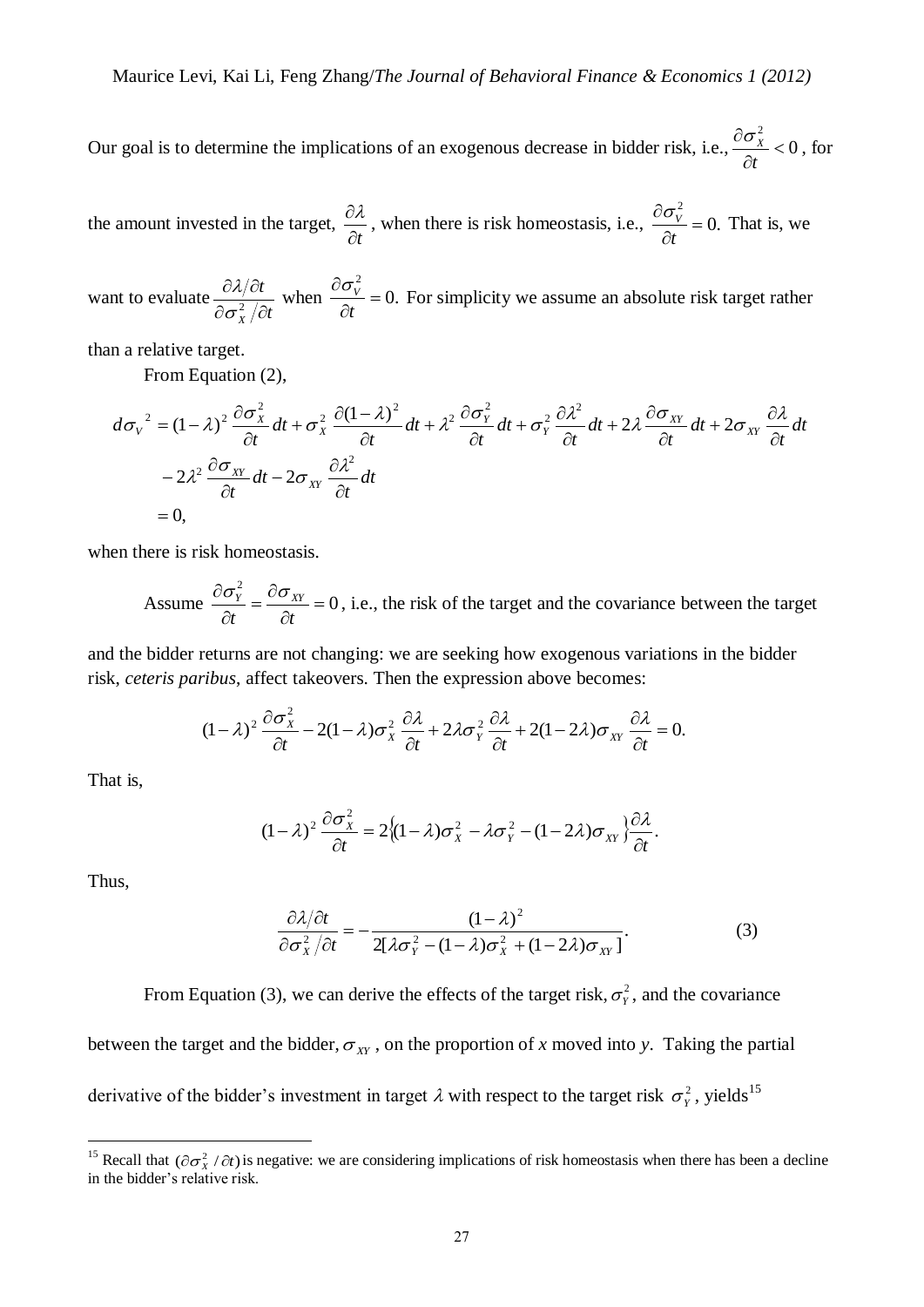Maurice Levi, Kai Li, Feng Zhang/*The Journal of Behavioral Finance & Economics 1 (2012)*

$$
\frac{\partial(\partial \lambda/\partial t)}{\partial \sigma_Y^2} = \frac{\lambda (1-\lambda)^2 \times (\partial \sigma_X^2/\partial t)}{2[\lambda \sigma_Y^2 - (1-\lambda)\sigma_X^2 + (1-2\lambda)\sigma_{XY}]^2} < 0.
$$
\n(4)

The higher is the target risk, the smaller is the proportion of  $x$  moved into the target firm in response to an exogenous decline in bidder risk: a riskier target means less investment in the target is needed to restore the bidder risk.

Similarly, we have:

$$
\frac{\partial(\partial \lambda/\partial t)}{\partial \sigma_{XY}} = (1 - 2\lambda) \frac{(1 - \lambda)^2 \times (\partial \sigma_X^2 / \partial t)}{2[\lambda \sigma_Y^2 - (1 - \lambda)\sigma_X^2 + (1 - 2\lambda)\sigma_{XY}]^2} \begin{cases} < 0 \text{ if } \lambda < 0.5\\ > 0 \text{ if } \lambda > 0.5\\ = 0 \text{ if } \lambda = 0.5 \end{cases}
$$
(5)

The value and even the sign of the effect of the covariance on  $\lambda$  is seen to depend on the magnitude of  $\lambda$ . In particular, there is bifurcation around  $\lambda = 0.5$  such that when  $\lambda < 0.5$ , the larger is the covariance between the target and the bidder stock returns, the *less* investment is made in *y* in response to a decline in bidder risk. On the other hand, when  $\lambda > 0.5$ , the larger is the covariance between the target and the bidder stock returns, the *more* investment is made in *y* in response to a decline in bidder risk. At  $\lambda = 0.5$  there is no effect of covariance on  $\lambda$ . The reason for this prediction of risk homeostasis, which helps distinguish it from an alternative M&A model based on risk aversion (to be discussed later), is most easily seen when considering Equation (2).

In Equation (2), when there is a decline in  $\sigma_x^2$ , in order for  $\sigma_y^2$  to remain unchanged via

covariance we need an appropriate offsetting adjustment in  $2\lambda(1-\lambda)\sigma_{XY}$ . Note that the smaller is

 $\sigma_{XY}$ , the larger must be  $2\lambda(1-\lambda)$  to maintain the value of  $\sigma_V^2$ . Note also that the value of

 $2\lambda(1-\lambda)$  is at its maximum at  $\lambda = 0.5$  and diminishes as  $\lambda$  decreases or increases. In other words,

 $\lambda$  must move toward 0.5 when  $\sigma_{XY}$  decreases. Hence when  $\lambda < 0.5$ , the smaller is  $\sigma_{XY}$  the larger is

the amount invested in *y* (that is,  $\lambda$ ), while when  $\lambda > 0.5$  the smaller is  $\sigma_{XY}$  the smaller is  $\lambda$ . Since

covariance is symmetrical with respect to *x* and *y*, at  $\lambda = 0.5$ , where the value of  $2\lambda(1 - \lambda)$  is at its

maximum, the covariance makes no difference.

1

In summary, our predictions of risk homeostasis in M&As are:<sup>16</sup>

- 1. The higher is the target risk, the less is invested in the target by the bidder.
- 2. Contingent on the target firm being smaller than the bidder, i.e.,  $\lambda < 0.5$ , the larger is the covariance between the target and the bidder returns, the less is invested in the target. On the other hand, when the target firm is larger than the bidder, i.e.,  $\lambda > 0.5$ , the larger is the

<sup>&</sup>lt;sup>16</sup> In the M&A literature there is one other paper that we are aware of that examines the return correlation between the bidder and the target firm. Officer (2004) shows that one important determinant of the bid structure (cash, stock, and whether a collar is used) is the return correlation between the bidder and the target returns.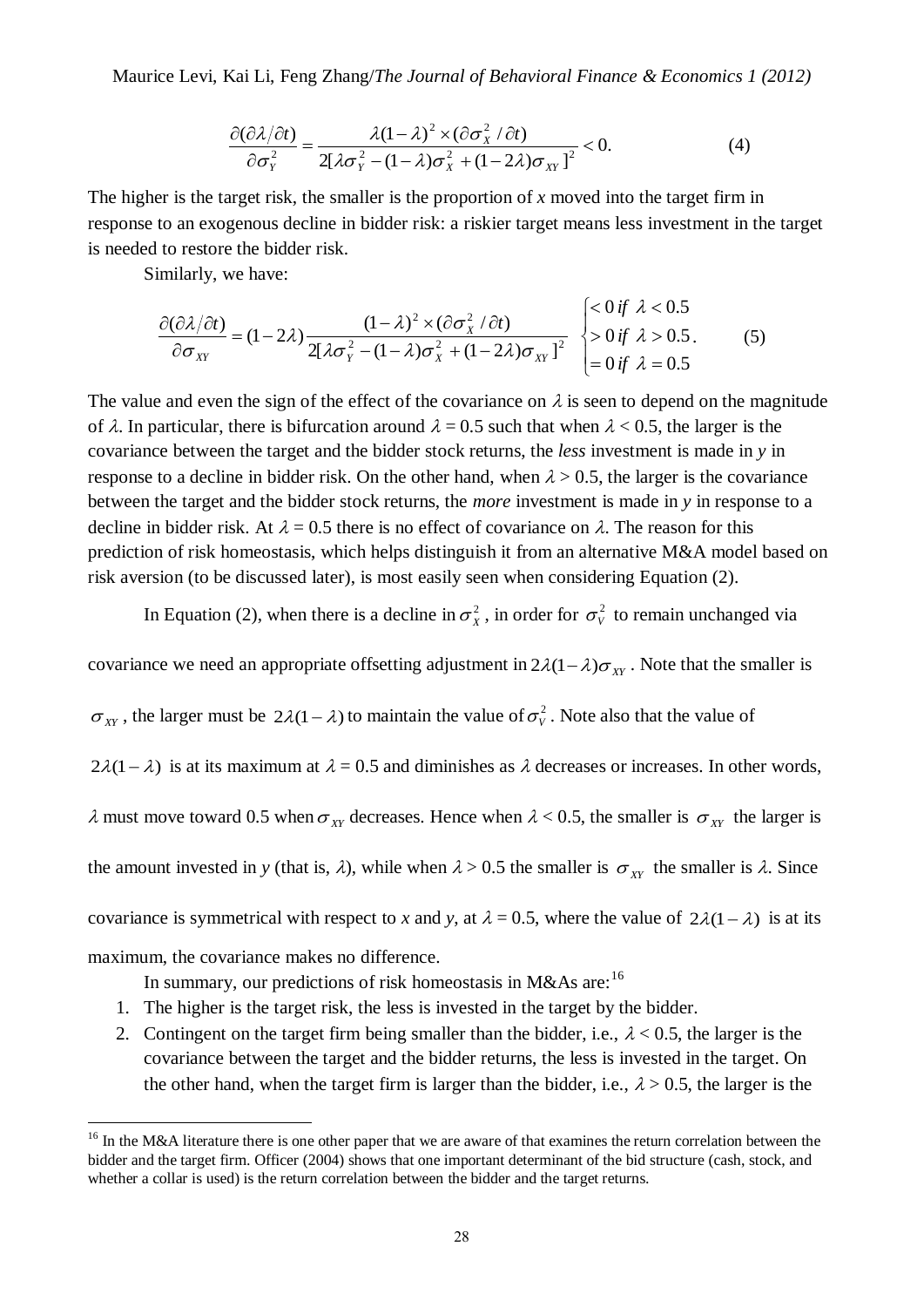covariance between the target and the bidder returns, the more is invested in the target. More generally, to allow for the effect of  $\lambda$ —including the bifurcation—it is necessary to multiply the covariance between the target and the bidder returns by  $(1 - 2\lambda)$  when evaluating its effect. $17$ 

In the sections that follow, we first empirically evaluate the above predictions from the risk homeostasis model in a multivariate context; we then consider an alternative model with risk aversion in M&As and test its implications.

### **IV. Testing Implications of Risk Homeostasis**

1

To test the predictions from our simple M&A model of risk homeostasis, we form our sample using the following criteria. First, both the bidder and target firms must be public so that we can compute firm risk using stock returns. Second, we limit the deal form in the SDC database to merger (SDC deal form "M"), acquisition of majority interest ("AM"), or acquisition of assets ("AA"). Third, the bidder must experience relative risk decline before an M&A. Finally, all the key variables for our multivariate analysis must be available. The final sample has 1,093 deals. Our model provides predictions about the relation between the relative size of an acquisition deal and the target risk, and the covariance between the target and the bidder returns. For simplicity and to highlight the main implications, the model is cast in terms of *levels* of risk and covariance. However, the variable of interest, relative size—defined as the ratio of the target size to the bidder size—is dimensionless. Therefore in the empirical test of our model, we relate relative size to explanatory variables that are also dimensionless. Relative risk—computed as the ratio of the risk of the target to that of the bidder—is dimensionless. Further, rather than using the covariance between the target and the bidder returns, we instead use the correlation.

We compute relative risk and correlation of returns using daily returns over days [−425, −60] before the bid announcement date. The reason for the two month gap between the last day of our estimation window and the bid announcement date is to reduce the possibility of information leakage that might contaminate our estimation results (Betton, Eckbo, and Thorburn (2009)).

Table 1 presents summary statistics of our sample firms. The abnormal announcement period returns (CAR3) are over days  $[-1, +1]$ , where day 0 is the bid announcement date. Daily abnormal stock returns are computed using the market model and the value-weighted CRSP index. The estimation window is days  $[-452, -60]$  prior to the announcement date. We show that the average (median) CAR3 for the bidder is −1.2% (−1.1%), while the average (median) CAR3 for the target is 20.3% (16.1%). These descriptive statistics suggest that our sample is not much different from the population of M&As between public firms examined in Betton, Eckbo, and Thorburn (2008).

The sample mean (median) relative size is 19.2% (5.8%). The sample mean (median) relative risk is 1.625 (1.406). Bidders tend to have lower risk than their target firms, as we would expect if the choice of targets includes restoring bidder firm risk to its previously higher level. The

<sup>&</sup>lt;sup>17</sup> As Equations (4) and (5) make clear,  $\lambda$  plays a more complex role on the size of the effects of bidder risk and covariance between the target and the bidder returns on investment in the target.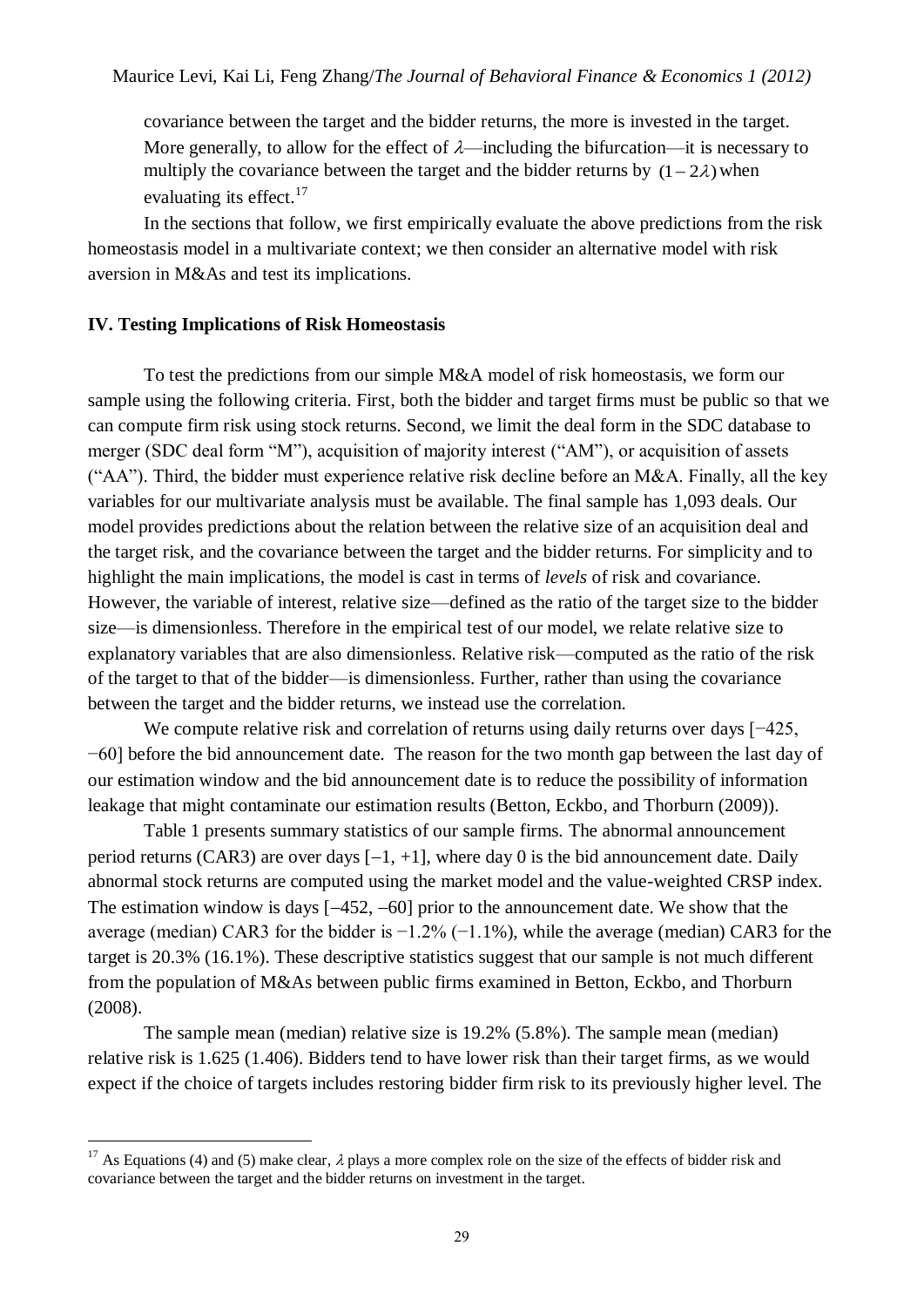sample mean (median) correlation is 0.138 (0.102). Other firm and bid characteristics are similar to other M&A studies.

Table 2 presents the correlation matrix. We show that relative size is negatively and significantly associated with relative risk. Relative size is negatively and significantly associated with the adjusted correlation between the target and the bidder returns. Overall, the extent of correlation among most pairs of variables raises little concern for multicollinearity in our regression analysis. Given that omitted variable bias in univariate correlations can mask the true relations between the variables, next we employ multiple regressions to examine the determinants of relative size based on our risk homeostasis model.

Table 3 presents our main test results. Column (1) examines the role of relative risk and correlation between the target and the bidder returns multiplied by  $(1-2\lambda)$  as predicted by our model, without additional controls. Consistent with our model's first prediction, we show that relative risk is negatively associated with relative size, and is significant at the 1% level. That is, the greater is the risk of a target firm relative to its bidder, the smaller is the investment in that target. Put differently, a smaller acquisition investment is sufficient to restore bidder risk the riskier is that investment.

Consistent with our model's second prediction, we find that the coefficient on the product of return correlation and  $(1-2\lambda)$  is negative and significant at the 1% level. That is, conditional on the target firm being smaller than the bidder, the larger is the correlation between the target and the bidder, the less is invested in the target: high correlation restores risk more effectively than does low correlation. It should be noted, however, that in order to incorporate the conditioning effect of *λ*  as predicted by the model, *λ* appears on both sides of the regression: unavoidably, the size of the acquisition affects the importance and even the direction of the effect of the correlation of the target and the bidder returns. The  $\lambda$  on the right hand side is, however, modified by the return correlation,

with the simple correlation of  $(1 - 2\lambda)\sigma_{XY}$  and  $\lambda$  being only -0.52 (see Table 2).

In Column (2), we add other firm and deal characteristics that might explain the cross sectional variation in relative size. We find that relative risk and return correlation remain negatively associated with relative size, and both are significant at the 1% level. Further, we show that bidders with poor operating performance, and deals whose method of payment is exclusively cash, tend to be associated with smaller acquisitions. We also see that bidders that have experienced higher stock price runups tend to be pursuing larger deals.

We conclude that both the relative risk dynamics of bidder firms and the multivariate regression results are consistent with risk homeostasis in M&As after declines in relative risk. This has potentially broader implications than the presence of just another target beyond capital structure and dividend policy to consider in corporate finance. While some of the possible settings of risk homeostasis mentioned in the introduction have been studied, such as taxis with and without ABS and the effect of structural engineering safety standards, many possible settings, including key questions in finance, have not. Data availability makes M&As a good place to start. Behaviors of economic agents and other possible contexts of risk homeostasis mentioned in the introduction, may be very fertile areas to study next. Questions addressed may include the matters of symmetry versus asymmetry, and whether homeostasis occurs in absolute or relative form.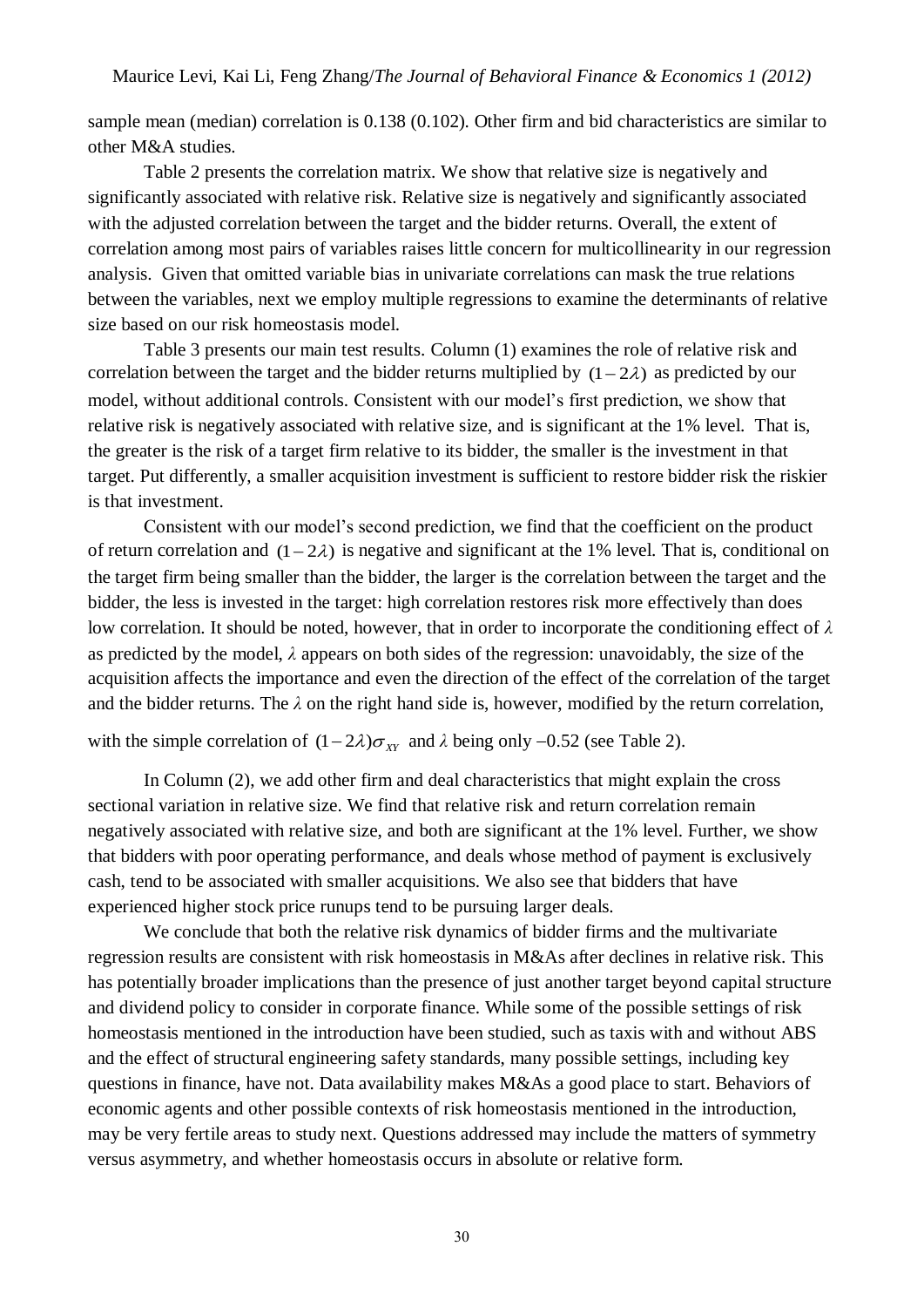### **V. Alternative Interpretations and Additional Investigation**

In this section we first consider our risk homeostasis perspective of M&As in the context of prior work and examine the robustness of our findings. We then introduce a simple alternative model with risk reversion and test its implications.

### *Relation to Prior Work*

Risk homeostasis has not previously been discussed in a corporate finance context, and offers a new window on what has been learned about the dynamics of returns around M&As in a developing literature. Hackbarth and Morellec (2008) employ a real options framework to provide an explanation of why and when mergers take place. Specifically, their prediction on the temporal evolution of bidder beta surrounding the takeover is contingent upon the relative risk of the bidder versus its target. When bidder beta is greater than target beta, the shape of the beta time series is V; otherwise, the shape is an inverted-V. In contrast, under our risk homeostasis hypothesis of M&As, decisions are made in the context of bidders' objectives, *ceteris paribus*, in restoring a similar level of risk as their industry peers after it declines.

Carlson et al. (2010) examine both theoretically and empirically firm-level systematic risk (as measured by beta); not around M&As, but rather around seasoned equity offerings (SEOs). They show that beta increases before SEOs and decreases gradually thereafter, and they interpret the observed phenomenon (an inverted V-shape) to be consistent with a real options framework of SEOs. Further, they show that firm risk—measured in the same way as in Schwert (1989) and our paper—exhibits a V-shape. They interpret the above pattern as "volatility timing"—SEO firms time their issue event at the bottom of firm and market-wide volatility.

Shleifer and Vishny (2003) develop a model in which irrational shifts in investor sentiment affect takeover decisions. Their market timing hypothesis posits that market inefficiency has important effects on takeover activity: bidders profit by buying undervalued targets for cash at a price below fundamental value, or by paying equity for targets that, even if overvalued, are less overvalued than the bidders' equity. However, there is no clear prediction on the time series pattern of bidder risk relative to its peers in the period surrounding the takeover. To control for the extent of market timing we include both the bidder price run-up and the overall market run-up leading to the takeover (see Column (2) of Table 3). The key predictions of our model are still supported by the data.

Harford, Klasa, and Walcott (2009) show that deviations from target capital structure affect bidders' acquisition strategies. Specifically, when a bidder's leverage is over its target level, it is less likely to finance the acquisition with debt and more likely to finance the acquisition with equity. In our particular context where we try to explain cross-sectional variations in relative size, we would expect that a bidder's deviation from its target could potentially affect the size of the target acquired. To control for leverage targeting, in Column (3) of Table 3 we replace bidder leverage by a measure of the pre-acquisition leverage deviation of the bidder firm computed in the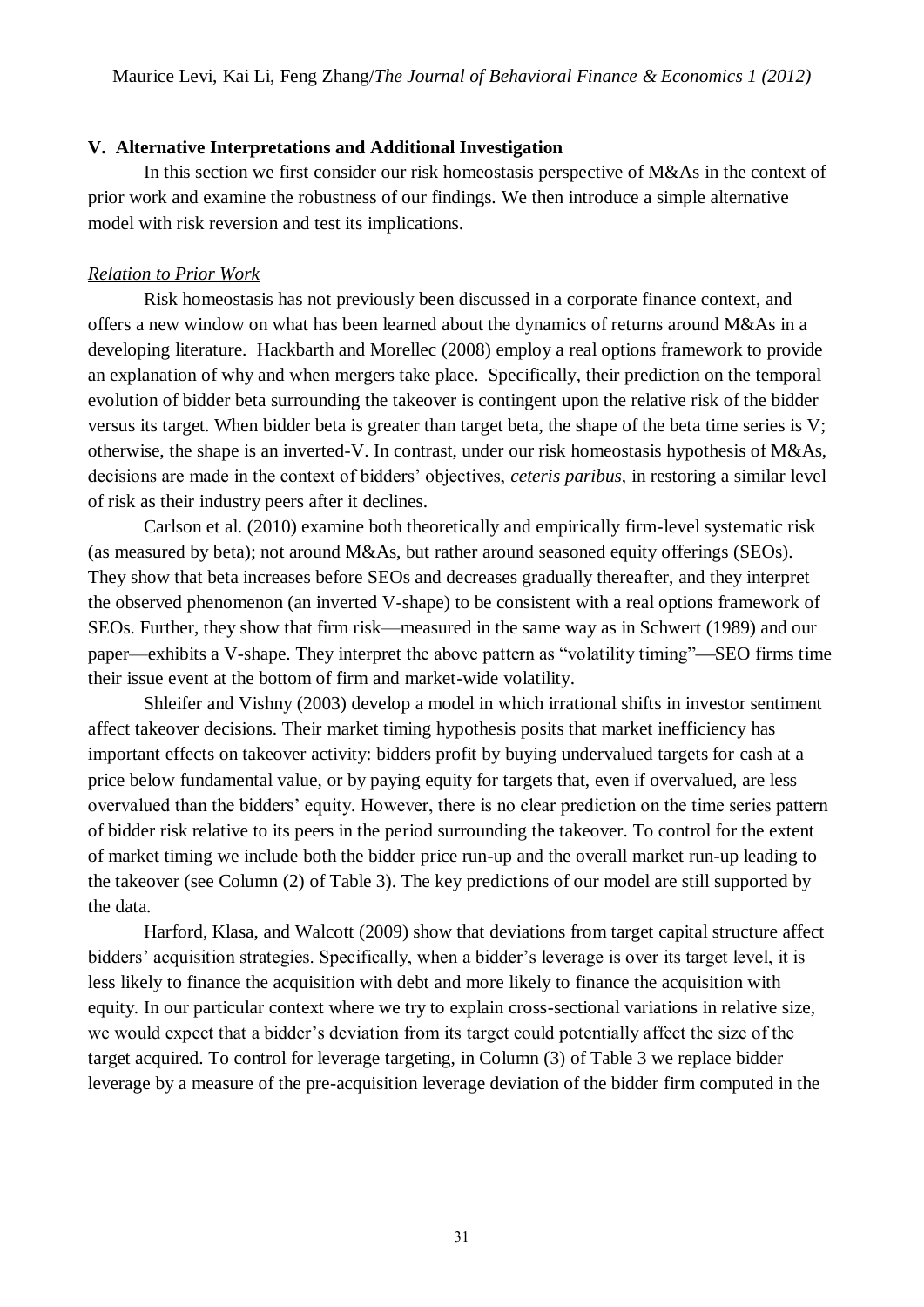same way as Harford et al. (2009). Our model predictions are still supported. Further, we find that there is no significant association between leverage targeting and the choice of target size.<sup>18</sup>

Coles, Daniel, and Naveen (2006) find that CEOs whose compensation packages are more sensitive to stock volatility take on more risk as measured by larger investment in R&D, lower capital expenditures, fewer segments, and higher leverage. To control for managerial incentives, in Columns (4) and (5) of Table 3 we include bidder top executives' pay-to-performance sensitivity and their pay-to-risk sensitivity, respectively, to our basic specification in Column  $(2)$ .<sup>19</sup> Our model predictions are still supported. Further, we find that none of the executive incentive measures is significantly associated with relative size.

Cheng (2008) shows that board size is negatively associated with the variability of monthly stock returns. He interprets his finding as supporting the view that it takes more compromises for a larger board to reach consensus, and consequently, decisions of larger boards are less extreme, leading to less variable corporate performance. Following Cheng (2008), in Column (6) of Table 3 we include measures of bidder board governance: board size, board independence, and bidder CEO being Chairman of the Board (COB). We find that our model predictions are supported by the data, while none of the board governance measures is significantly associated with relative size. Column (7) has the encompassing specification. Our model predictions remain.

### *Implications from An Alternative M&A Model Based on Risk Aversion*

It is natural to ask the question as to whether the robust effects we have found of target risk and correlation between target and bidder returns on the relative size is due to bidder risk aversion rather than to risk homeostasis. To explore that further, we consider a simple M&A model based on risk aversion.

Suppose the bidder is risk averse and therefore tries to minimize the risk of the combined firm as given in Equation (2). Taking the partial derivative of the combined firm risk with respect to the relative size  $\lambda$  and setting it to zero, yields:<sup>20</sup>

$$
2(\sigma_X^2 + \sigma_Y^2 - 2\sigma_{XY})\lambda^* + 2(\sigma_{XY} - \sigma_X^2) = 0,
$$
  

$$
\lambda^* = \frac{\sigma_X^2 - \sigma_{XY}}{\sigma_X^2 + \sigma_Y^2 - 2\sigma_{XY}}.
$$
 (6)

or

1

Parallel to our analysis under risk homeostasis, we are interested in how the target risk  $\sigma_Y^2$ 

and the covariance between the target and the bidder returns  $\sigma_{XY}$  affects the optimal level of relative size  $\lambda^*$  such that risk is minimized as suggested by risk aversion.

<sup>&</sup>lt;sup>18</sup> It can be argued that bidders tend to have experienced strong performance, leading to reduced leverage, both known to be related to M&As. We note that after controlling for both prior performance and deviation of leverage from a target level, our model predictions are still supported by the data.

 $19$  We do not include both pay-for-performance sensitivity and pay-for-risk sensitivity in the same regression to mitigate the problem of multicollinearity: the correlation coefficient between them is 0.83.

<sup>&</sup>lt;sup>20</sup> Note that the second-order derivative of the combined firm risk w.r.t.  $\lambda$  is non-negative, suggesting that there is an optimal level of  $\lambda^*$  at which firm risk is minimized.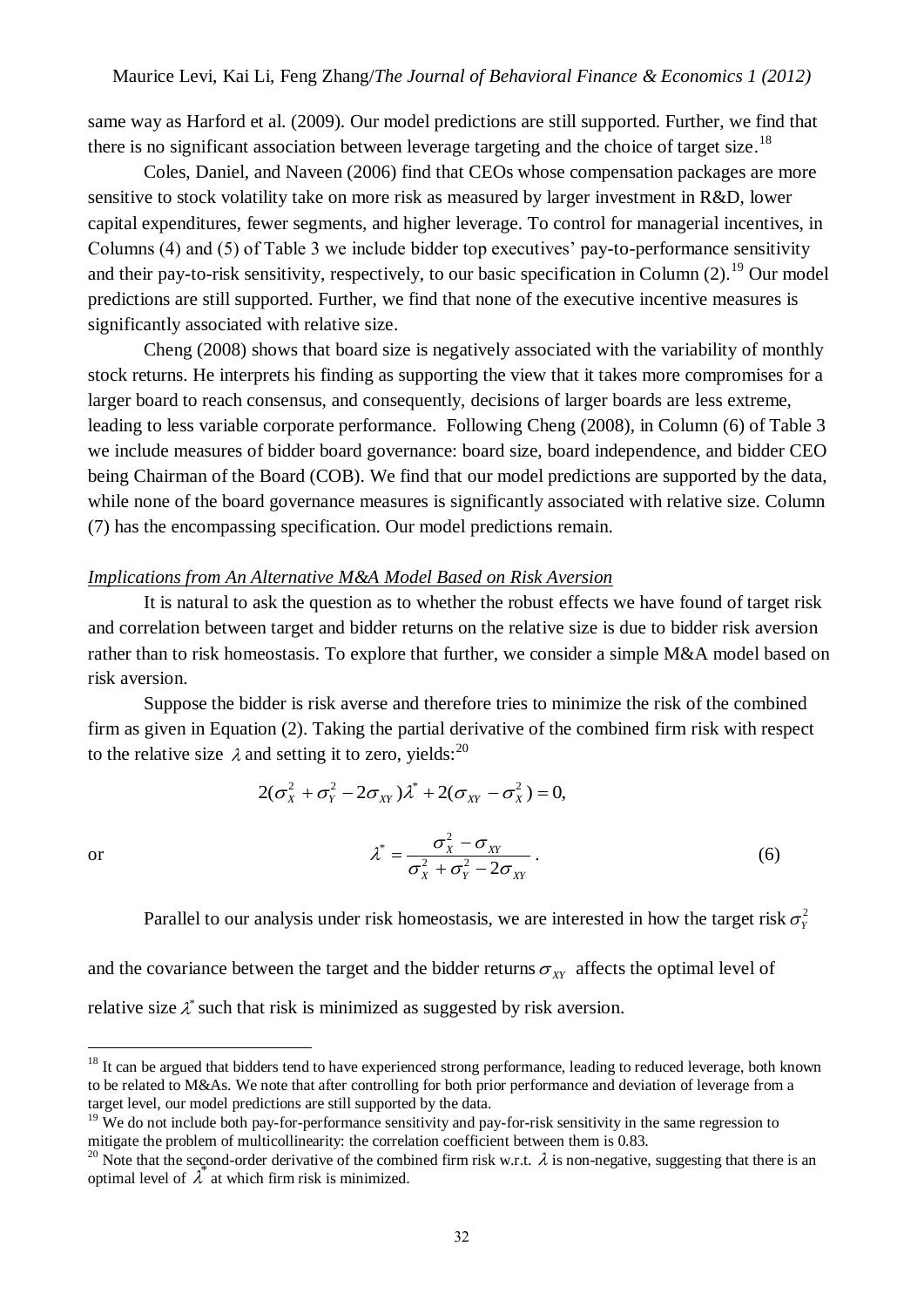### Maurice Levi, Kai Li, Feng Zhang/*The Journal of Behavioral Finance & Economics 1 (2012)*

Taking the partial derivative of the bidder's optimal investment in target  $\lambda^*$  with respect to the target risk  $\sigma_Y^2$  yields:

$$
\frac{\partial \lambda^*}{\partial \sigma_Y^2} = -\frac{\lambda^*}{\sigma_X^2 + \sigma_Y^2 - 2\sigma_{XY}} \le 0.
$$
\n(7)

The higher is the target risk, the smaller is the proportion of *x* moved into the target firm in order to minimize risk—the same prediction as that from our risk homeostasis model. On the other hand, taking the partial derivative of the bidder's optimal investment in target  $\lambda^*$  with respect to the covariance between the target and bidder returns,  $\sigma_{XY}$ , yields:

$$
\frac{\partial \lambda^*}{\partial \sigma_{XY}} = \frac{\sigma_X^2 - \sigma_Y^2}{\left(\sigma_X^2 + \sigma_Y^2 - 2\sigma_{XY}\right)^2}.
$$
\n(8)

In general, high correlation adds risk to the bidder from acquiring a target firm, *ceteris paribus*, reducing the relative size. Equation (8) shows that the sign of the effect of the return covariance on the optimal level of investment in the target firm also depends on the magnitude of the target risk

 $\sigma_Y^2$  vis-à-vis the bidder risk  $\sigma_X^2$ . If the target firm is more risky than the bidder, the bidder will

invest less in the target when the returns of these two firms move together. On the other hand, if the target firm is less risky than the bidder, the bidder will invest more in the target if the returns of these two firms move together. This is because the goal of the bidder is to minimize the total risk of the combined firm. The above predictions are distinctly different from the risk homeostasis model.

In summary, the predictions of our simple risk aversion model in M&As are:

- 1. The higher is the target risk, the less is invested in the target by the bidder.
- 2. Contingent on the target risk being greater than the bidder risk, there is a negative relation between the return covariance and the relative size; otherwise, there is a positive relation between the return covariance and the relative size.

To test the validity of this simple risk aversion model, we separate our M&A sample into two subsamples: one where the target risk is greater than the bidder risk, and the other where the target risk is smaller than the bidder risk. Table 4 presents the results.

 Table 4 Panel A shows that when the target risk is greater than the bidder risk, there is a negative and significant association between the target risk and the relative size; this is consistent with the prediction from both the risk homeostasis and risk aversion models. However, there is a positive and significant association between the return covariance and the relative size, contrary to the prediction based on risk aversion. Table 4 Panel B shows that when the target risk is smaller than the bidder risk, there remains a negative association between the target risk and the relative size (though not statistically significant). There is mixed evidence regarding the relation between the return covariance and the relative size under risk aversion; this is in contrast to the consistently supportive evidence for the risk homeostasis model. The results from Table 4 complement the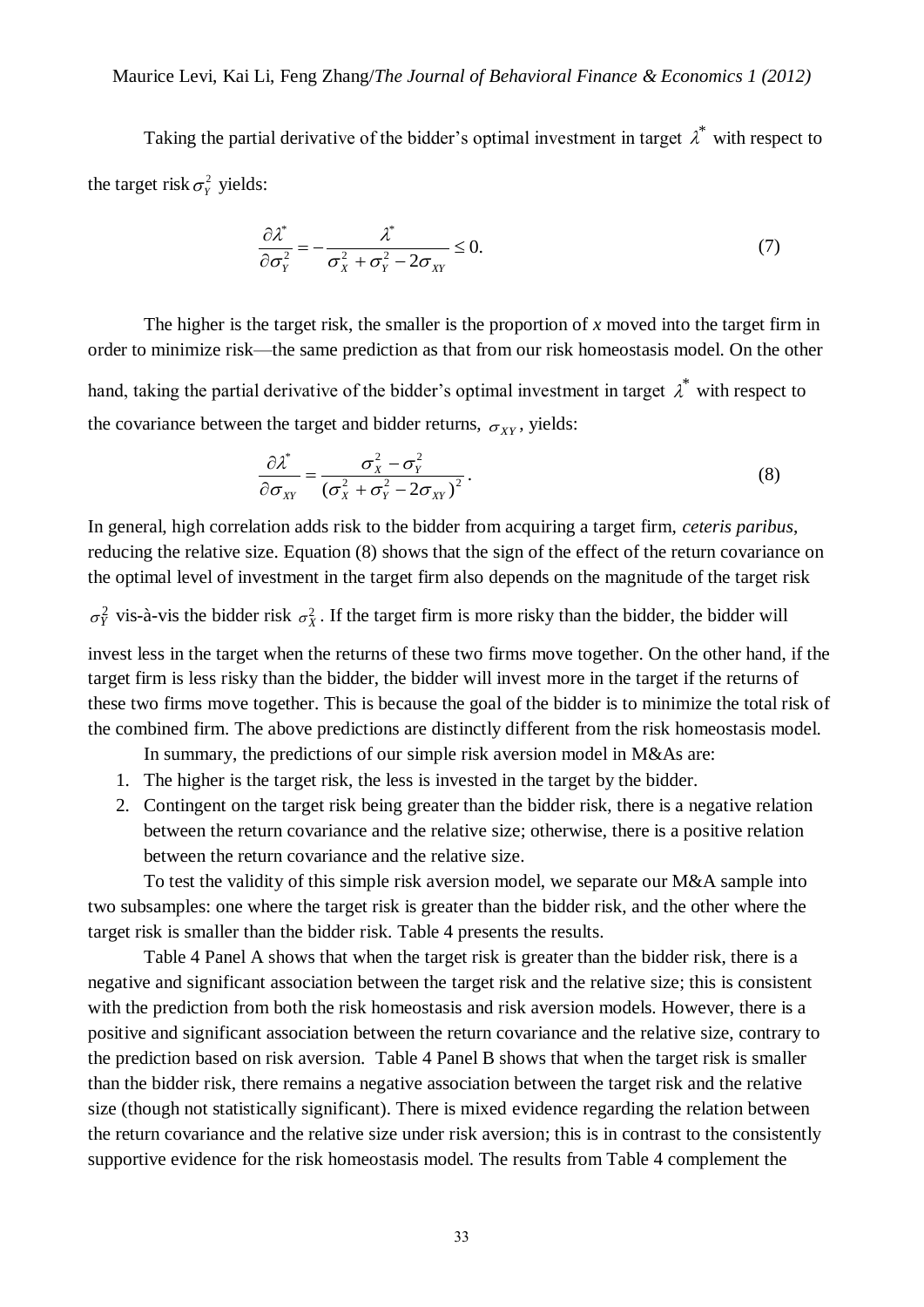conclusion reached by examining the risk dynamics. If risk aversion were influencing choices of target firms, the bidder risk dynamics after the deal completion would not complete the V shape that we observe, but would rather stay as a horizontal line.

### **VI. Conclusions**

 It is so customary in finance to base behavior on risk aversion that it is easy to overlook the possibility that in some contexts managers may, alongside value creation and other objectives when pursuing M&As, want to remain in a preferred comfort zone of relative risk. Corporate decisionmakers may feel more at ease with their firm risks being comparable to their peers against whom they are being assessed than otherwise, and if they find relative risk declining, they may include risk preservation among other factors when pursuing M&As. We are interested in how such a goal may be achieved through choices of target firms and the implications of pursuing such a goal. These implications are based on a simple model of risk homeostasis, and investigated with a regression model that includes the usual set of control variables that influences the choice of targets.

We have also found that M&As do not appear to be used as a means of restoring risk when it has been increasing. That is, there is asymmetry between the dynamics around risk declines and risk increases. This finding is consistent with the view that M&As are intrinsically risky, and the notion that there are better alternative ways of reducing risk such a adjustments in capital structure and/or day-to-day operations. This aspect of our findings clearly requires further research, including investigation of the symmetry/asymmetry in other risk contexts.

The motivation for our investigation comes from the observation that bidder firms whose risks decline relative to industry peers experience declines during the 36-month period prior to a takeover. Relative risks return towards original levels in the subsequent 36 months. Our simple model of risk homeostasis predicts that the riskier is a target firm, the smaller will be the target size relative to the bidder size; and that for a target firm that is smaller than its bidder, the higher is the covariability between the target and the bidder stock returns, the smaller is the target size relative to the bidder size. Multivariate regression analysis of relative size against relative risk and return correlation between the target and the bidder confirms predictions from our risk homeostasis model, while rejecting key predictions from an alternative risk aversion model. All the evidence is consistent with bidders, *ceteris paribus*, exhibiting risk restoration towards the risk of industry peers, but only after experiencing relative risk declines.

This paper is the first to consider risk homeostasis, an established principle in psychology, in a financial context, specifically in the area of corporate decision making. M&As, which have been closely examined by both theoreticians and empiricists, are a relatively easy place to begin. We believe that the support for risk homeostasis found in this paper suggests further study of this phenomenon, in other areas of finance, economics, and in other social sciences. What we learn could have important implications for policy. We ignore this phenomenon at our own risk.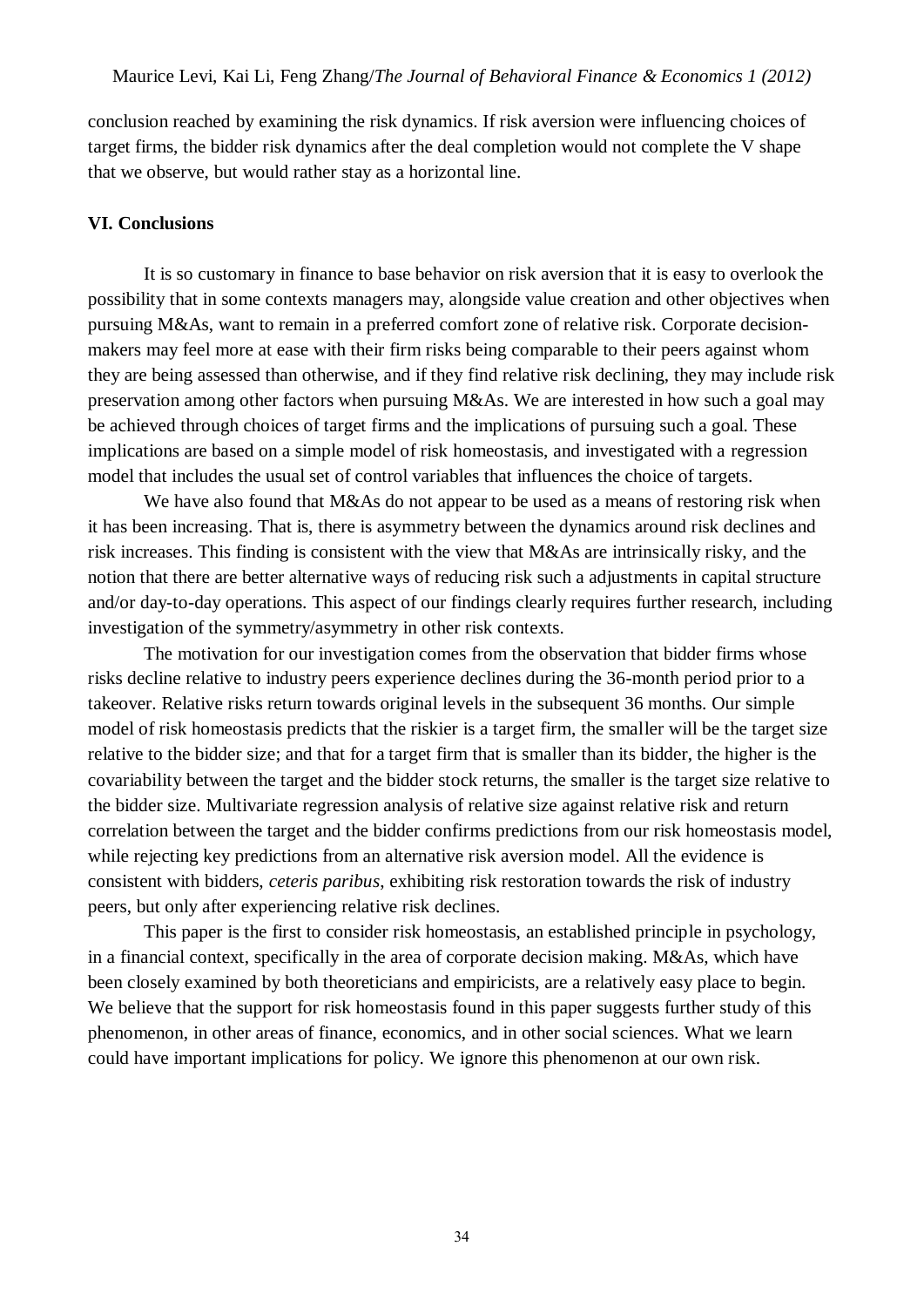# **Appendix: Variable Definition**

| Variables                                | Definition                                                                                                                                                                                                                                                                                                                                                                                                                                                                                                                                                                                                                                                                                                                     |
|------------------------------------------|--------------------------------------------------------------------------------------------------------------------------------------------------------------------------------------------------------------------------------------------------------------------------------------------------------------------------------------------------------------------------------------------------------------------------------------------------------------------------------------------------------------------------------------------------------------------------------------------------------------------------------------------------------------------------------------------------------------------------------|
| Bidder/Target CAR3                       | The abnormal announcement period returns (CAR3) are over days $[-1, 1]$<br>$+1$ ], where day 0 is the bid announcement date. Daily abnormal stock<br>returns are computed using the market model and the value-weighted<br>CRSP index. The estimation window is days $[-425, -60]$ prior to the<br>bid announcement date.                                                                                                                                                                                                                                                                                                                                                                                                      |
| <b>Relative Size</b>                     | The transaction value divided by the market value of total assets of the<br>bidder at the fiscal year end prior to the bid announcement date. Market<br>value of assets is book value of total assets (data 6 in the CRSP-<br>Compustat merged database) minus book value of common equity (data<br>60) plus common shares outstanding (data 25) times stock price (data<br>199).                                                                                                                                                                                                                                                                                                                                              |
| <b>Bidder Risk</b>                       | The annualized standard deviation of the daily stock returns of the<br>bidder during days $[-425, -60]$ prior to the bid announcement.                                                                                                                                                                                                                                                                                                                                                                                                                                                                                                                                                                                         |
| <b>Target Risk</b>                       | The annualized standard deviation of the daily stock returns of the<br>target during days $[-425, -60]$ prior to the bid announcement.                                                                                                                                                                                                                                                                                                                                                                                                                                                                                                                                                                                         |
| <b>Relative Risk</b>                     | The ratio of the target risk to the bidder risk, where risk is computed as<br>the annualized standard deviation of the daily stock returns during days<br>$[-425, -60]$ prior to the bid announcement date.                                                                                                                                                                                                                                                                                                                                                                                                                                                                                                                    |
| <b>Return Correlation</b>                | The correlation of the bidder's and target's daily stock returns during<br>days $[-425, -60]$ prior to the bid announcement date.                                                                                                                                                                                                                                                                                                                                                                                                                                                                                                                                                                                              |
| <b>Bidder Sales Growth</b>               | The ratio of sales (data 12) in the current fiscal year to sales in the last<br>year minus 1.                                                                                                                                                                                                                                                                                                                                                                                                                                                                                                                                                                                                                                  |
| <b>Bidder ROA</b>                        | Income before extraordinary items (data 18) divided by the book value<br>of total assets (data 6) at the beginning of the fiscal year.                                                                                                                                                                                                                                                                                                                                                                                                                                                                                                                                                                                         |
| <b>Bidder Book Leverage</b>              | The sum of debt in current liabilities (data 34) plus long-term liabilities<br>(data 9) divided by the book value of total assets (data 6).                                                                                                                                                                                                                                                                                                                                                                                                                                                                                                                                                                                    |
| <b>Bidder Book Leverage</b><br>Deviation | Following Harford, Klasa, and Walcott (2009), we run a tobit<br>regression of firm book leverage on a set of explanatory variables for<br>all firms in the Compustat database for each year from 1979-2007.<br>Leverage deviation is the difference between the actual book leverage<br>and the predicted leverage from the tobit regression. The explanatory<br>variables include lagged return on assets (data 18), logarithm of sales<br>(data 12), PPE (data 30) scaled by total assets (data 6), market-to-book<br>asset ratio, R&D (data 46) scaled by sales (data12), an indicator<br>variable for missing R&D, selling expenses (data 45) scaled by sales<br>(data 12), and the Fama-French 48 industry fixed effects. |
| Tender Offer                             | An indicator variable that takes the value of one if the bid is regarded<br>as a tender offer by the SDC database, and zero otherwise.                                                                                                                                                                                                                                                                                                                                                                                                                                                                                                                                                                                         |
| <b>Competing Bids</b>                    | An indicator variable that takes the value of one if the number of<br>bidders is larger than one, and zero otherwise.                                                                                                                                                                                                                                                                                                                                                                                                                                                                                                                                                                                                          |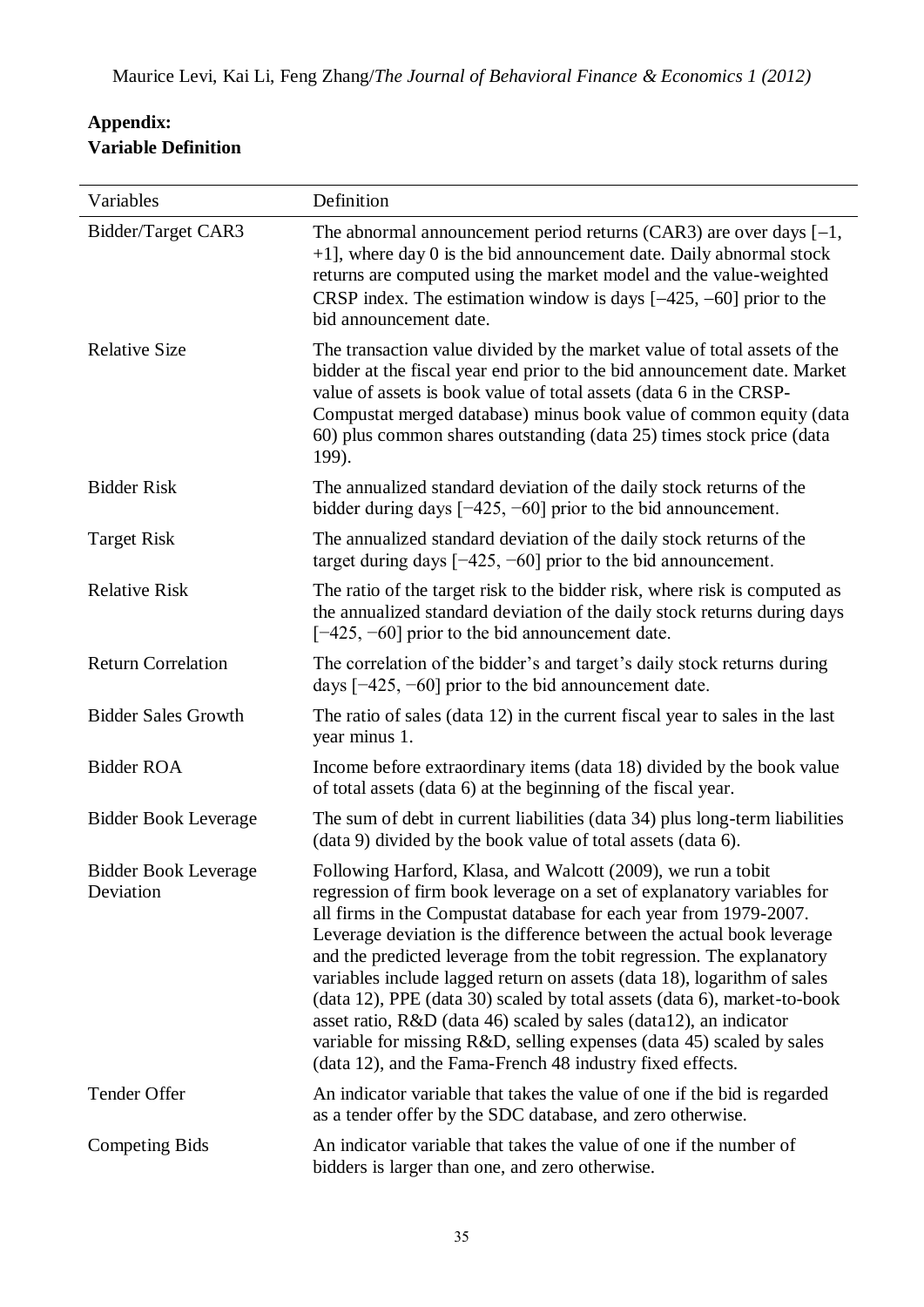# Maurice Levi, Kai Li, Feng Zhang/*The Journal of Behavioral Finance & Economics 1 (2012)*

| All Cash                            | An indicator variable that takes the value of one if only cash is used to<br>pay for the acquisition, and zero otherwise.                     |
|-------------------------------------|-----------------------------------------------------------------------------------------------------------------------------------------------|
| All Stock                           | An indicator variable that takes the value of one if only stock is used to<br>pay for the acquisition, and zero otherwise.                    |
| Diversifying                        | An indicator variable that takes the value of one if the bidder and its<br>target are in the same Fama-French industry, and zero otherwise.   |
| <b>Bidder Price Runup</b>           | The cumulative returns during the one-year period ending on day $-2$<br>prior to the bid announcement date.                                   |
| Market Price Runup                  | The cumulative market returns during the one-year period ending on<br>$day -2$ prior to the bid announcement date.                            |
| <b>Bidder Delta</b>                 | Logarithm of changes in the bidder top executives' compensation for a<br>1% change in the bidder's stock price.                               |
| Bidder Vega                         | Logarithm of changes in the bidder top executives' compensation for a<br>0.01 change in the standard deviation of the bidder's stock returns. |
| <b>Bidder Board Size</b>            | The number of directors serving on the bidder board.                                                                                          |
| <b>Bidder Board</b><br>Independence | The number of independent directors divided by the board size.                                                                                |
| Bidder CEO is COB                   | An indicator variable that takes the value of one if the bidder CEO is<br>also the Chairman of the Board (COB), and zero otherwise.           |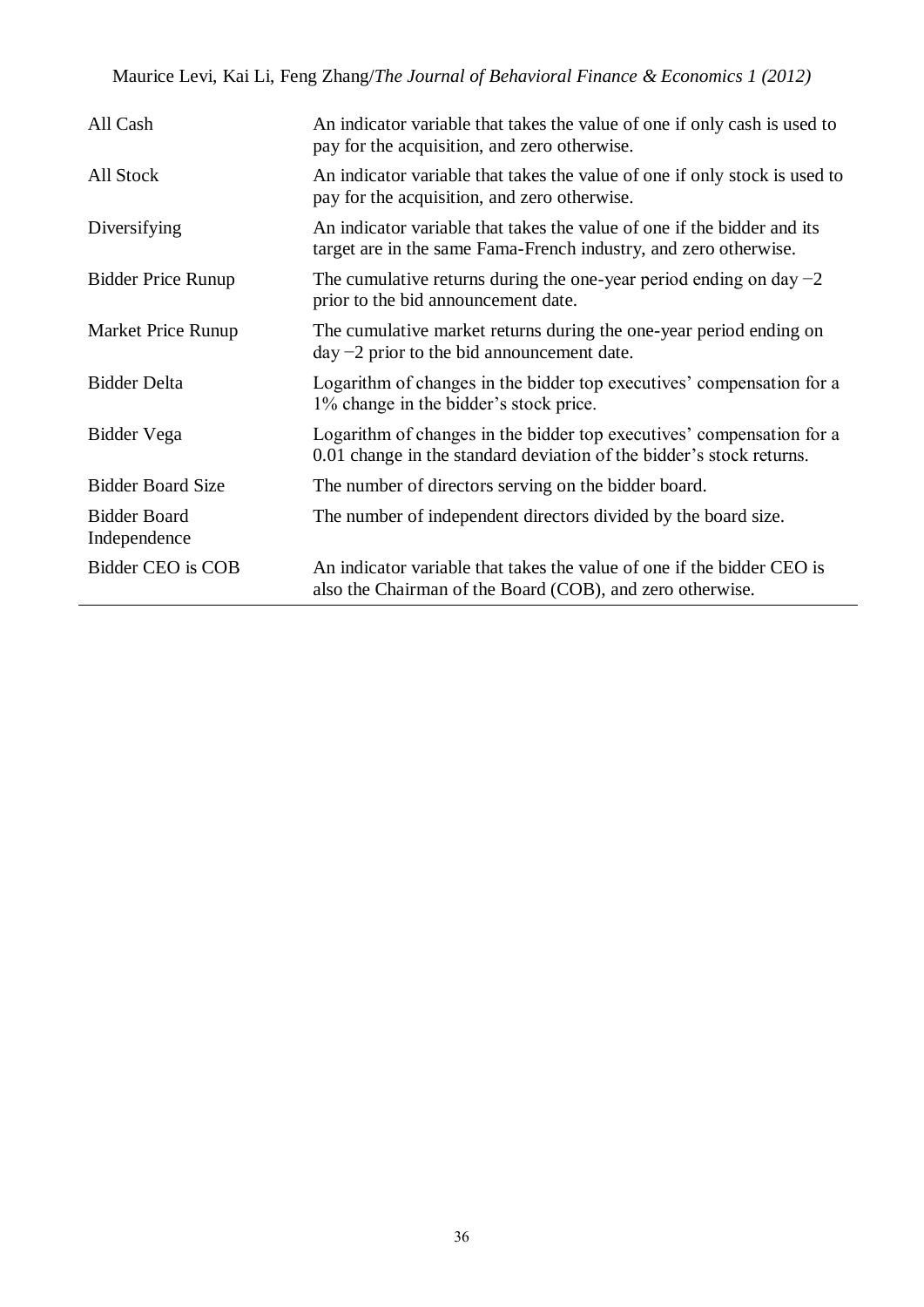### **Figure 1 Relative Risk Dynamics: The Bidder Firms with Declining Relative Risk before M&A**

This figure plots the time series of mean and median differences in firm risk between bidders and their industry- and size-matched control firms, for the 36 months before the bid announcement date and the 36 months after the deal effective date. Month 0 starts from the day after the bid announcement and ends on the day before the deal effective date. All other months consist of 21 trading days. Firm risk is the annualized standard deviation of the daily stock returns in the month. At the fiscal year end before bid announcement, each bidder is matched with a Fama-French (1997) 48-industry peer with the closest size. Only bidders with *negative* relative change in firm risk from month  $-36$  to  $-1$  are included. Relative change in firm risk is defined as (bidder risk in month  $-1$  – bidder risk in month  $-36$ ) – (match firm risk in month  $-1$  – match firm risk in month  $-36$ ). The sample has  $696,812$  firm-month observations.

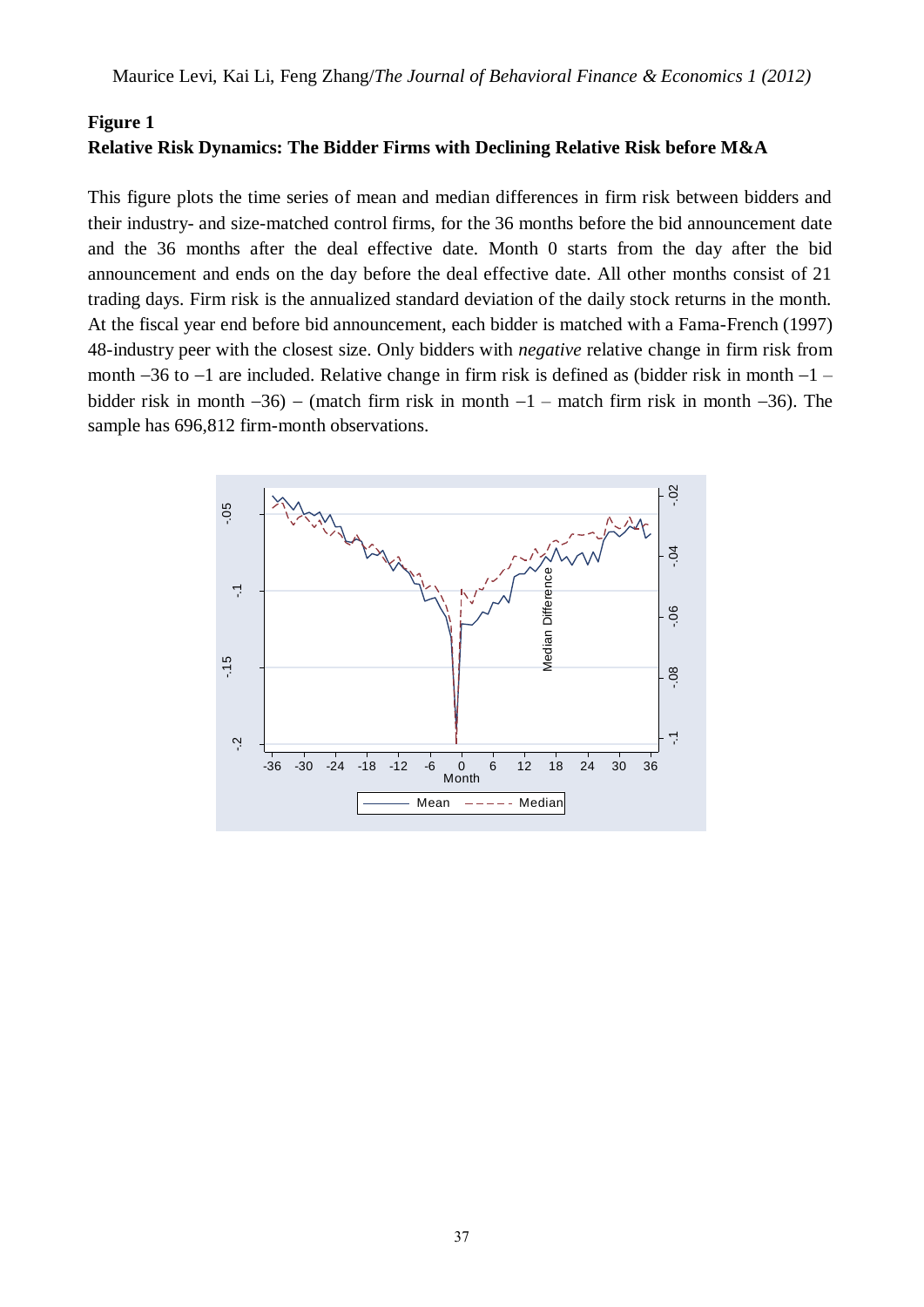### **Figure 2 Relative Risk Dynamics: The Bidder Firms with Increasing Relative Risk before M&A**

This figure plots the time series of mean and median differences in firm risk between bidders and their industry- and size-matched control firms, for the 36 months before the bid announcement date and the 36 months after the deal effective date. Month 0 starts from the day after the bid announcement and ends on the day before the deal effective date. All other months consist of 21 trading days. Firm risk is the annualized standard deviation of the daily stock returns in the month. At the fiscal year end before bid announcement, each bidder is matched with a Fama-French (1997) 48-industry peer with the closest size. Only bidders with *positive* relative change in firm risk from month  $-36$  to  $-1$  are included. Relative change in firm risk is defined as (bidder risk in month  $-1$  – bidder risk in month  $-36$ ) – (match firm risk in month  $-1$  – match firm risk in month  $-36$ ). The sample has  $661,021$  firm-month observations.

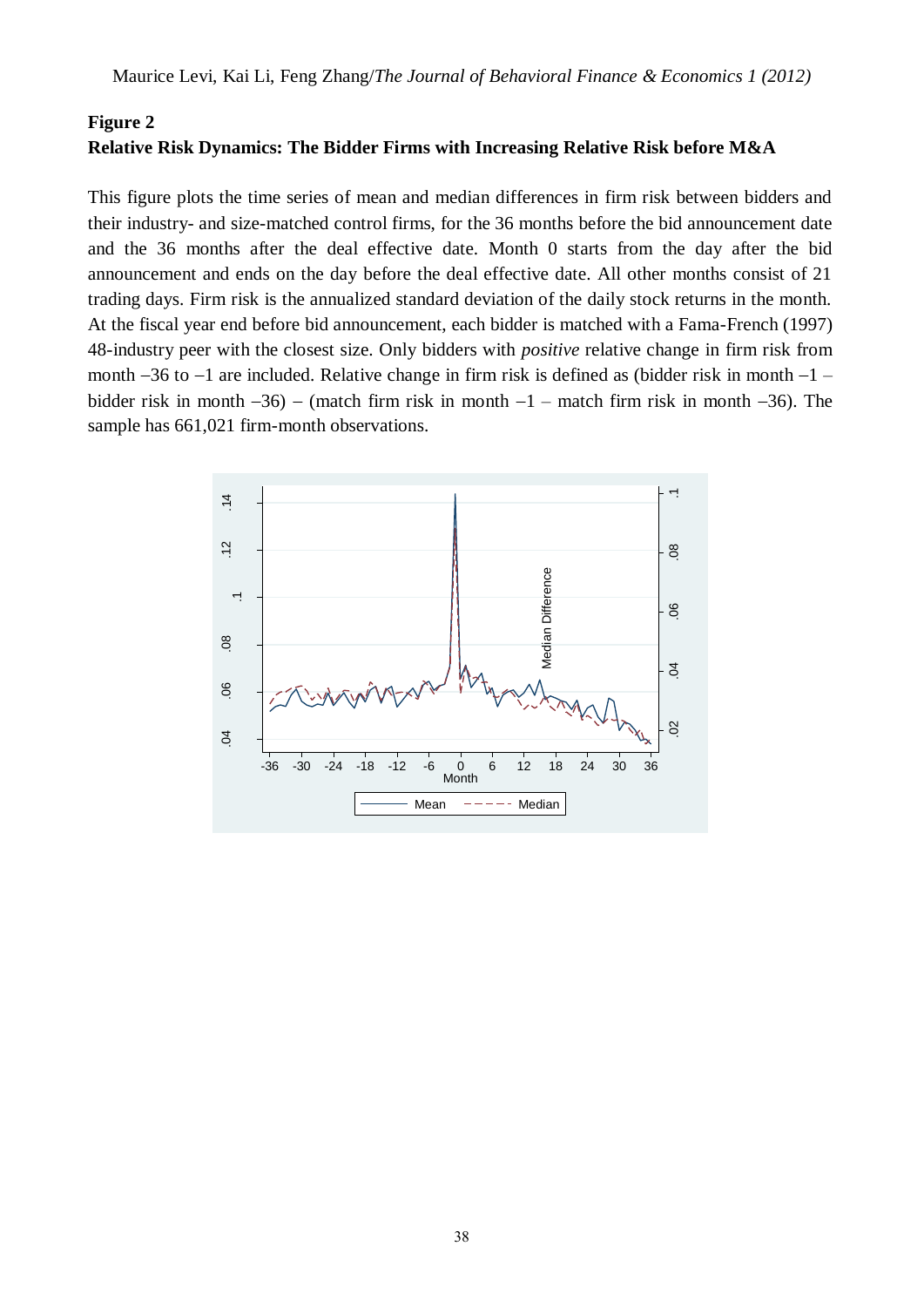# **Figure 3**

# **Relative Risk Dynamics: The Target Firms**

This figure plots the time series of mean and median differences in firm risk between target firms and their industry- and size-matched control firms, for the 36 months prior to the month of the bid announcement date. Each month consists of 21 trading days. Firm risk is the annualized standard deviation of the daily stock returns in the month. At the fiscal year end before bid announcement, each target firm is matched with a Fama-French (1997) 48-industry peer with the closest size. The sample has 254,536 firm-month observations.

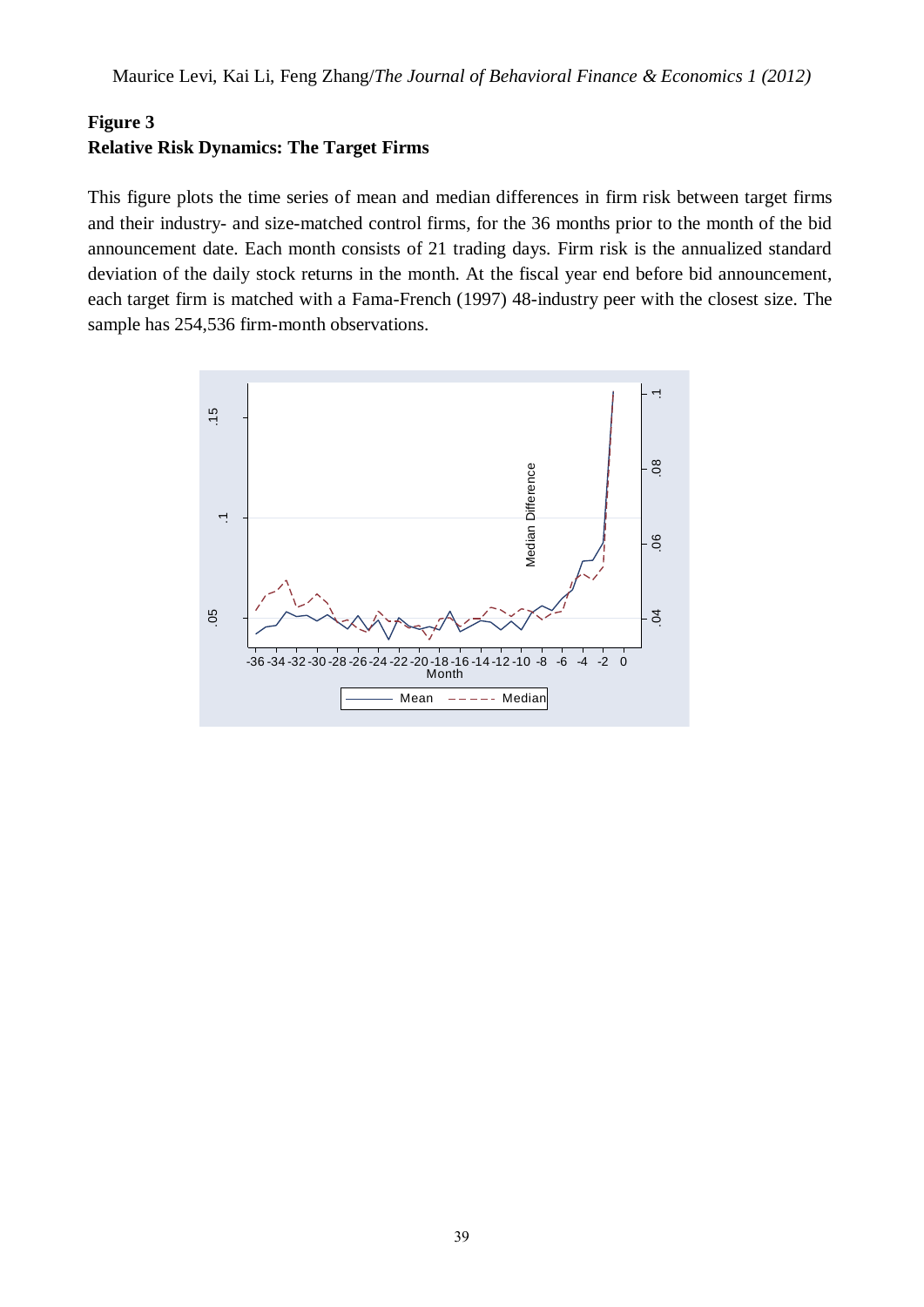## **Table 1 Summary Statistics**

Our sample consists of completed M&A deals announced over the period 1980-2007. The data are retrieved from the SDC database and have available data from CRSP/Compustat. See the Appendix for definition of the variables. All percentages are in real numbers. All firm characteristics are measured at the fiscal year end prior to the bid announcement date.

|                                  |      |          |        | $5^{\text{th}}$ |          | $95^{\text{th}}$ |
|----------------------------------|------|----------|--------|-----------------|----------|------------------|
| Variable                         | N    | Mean     | StdDev | Percentile      | Median   | Percentile       |
| <b>Bidder CAR3</b>               | 1093 | $-0.012$ | 0.057  | $-0.105$        | $-0.009$ | 0.071            |
| Target CAR3                      | 1091 | 0.203    | 0.231  | $-0.072$        | 0.161    | 0.619            |
| <b>Relative Size</b>             | 1093 | 0.192    | 0.511  | 0.002           | 0.058    | 0.783            |
| <b>Bidder Risk</b>               | 1093 | 0.345    | 0.209  | 0.164           | 0.299    | 0.665            |
| <b>Target Risk</b>               | 1093 | 0.511    | 0.285  | 0.202           | 0.450    | 1.027            |
| Risk Ratio (Target/Bidder)       | 1093 | 1.625    | 0.920  | 0.737           | 1.406    | 3.120            |
| <b>Return Covariance</b>         | 1093 | 0.026    | 0.056  | $-0.010$        | 0.012    | 0.103            |
| <b>Return Correlation</b>        | 1093 | 0.138    | 0.163  | $-0.061$        | 0.102    | 0.467            |
| <b>Bidder Sales Growth</b>       | 1093 | 0.216    | 0.493  | $-0.110$        | 0.124    | 0.762            |
| <b>Bidder ROA</b>                | 1093 | 0.049    | 0.100  | $-0.029$        | 0.037    | 0.183            |
| <b>Bidder Book Leverage</b>      | 1093 | 0.204    | 0.148  | 0.002           | 0.181    | 0.489            |
| <b>Bidder Book Leverage</b>      |      |          |        |                 |          |                  |
| Deviation                        | 957  | $-0.007$ | 0.125  | $-0.186$        | $-0.020$ | 0.222            |
| <b>Tender Offer</b>              | 1093 | 0.195    | 0.396  | 0.000           | 0.000    | 1.000            |
| <b>Competing Bids</b>            | 1093 | 0.048    | 0.213  | 0.000           | 0.000    | 0.000            |
| All Cash                         | 1093 | 0.270    | 0.444  | 0.000           | 0.000    | 1.000            |
| All Stock                        | 1093 | 0.381    | 0.486  | 0.000           | 0.000    | 1.000            |
| Diversifying                     | 1093 | 0.349    | 0.477  | 0.000           | 0.000    | 1.000            |
| <b>Bidder Price Runup</b>        | 1093 | 0.277    | 0.453  | $-0.311$        | 0.219    | 0.955            |
| <b>Market Price Runup</b>        | 1093 | 0.166    | 0.153  | $-0.146$        | 0.174    | 0.378            |
| <b>Bidder Delta</b>              | 383  | 2.377    | 0.159  | 2.118           | 2.390    | 2.597            |
| Bidder Vega                      | 349  | 2.285    | 0.164  | 2.001           | 2.296    | 2.520            |
| <b>Bidder Board Size</b>         | 393  | 11.598   | 4.050  | 6.000           | 11.000   | 19.000           |
| <b>Bidder Board Independence</b> | 393  | 0.692    | 0.162  | 0.375           | 0.714    | 0.900            |
| Bidder CEO is COB                | 393  | 0.710    | 0.454  | 0.000           | 1.000    | 1.000            |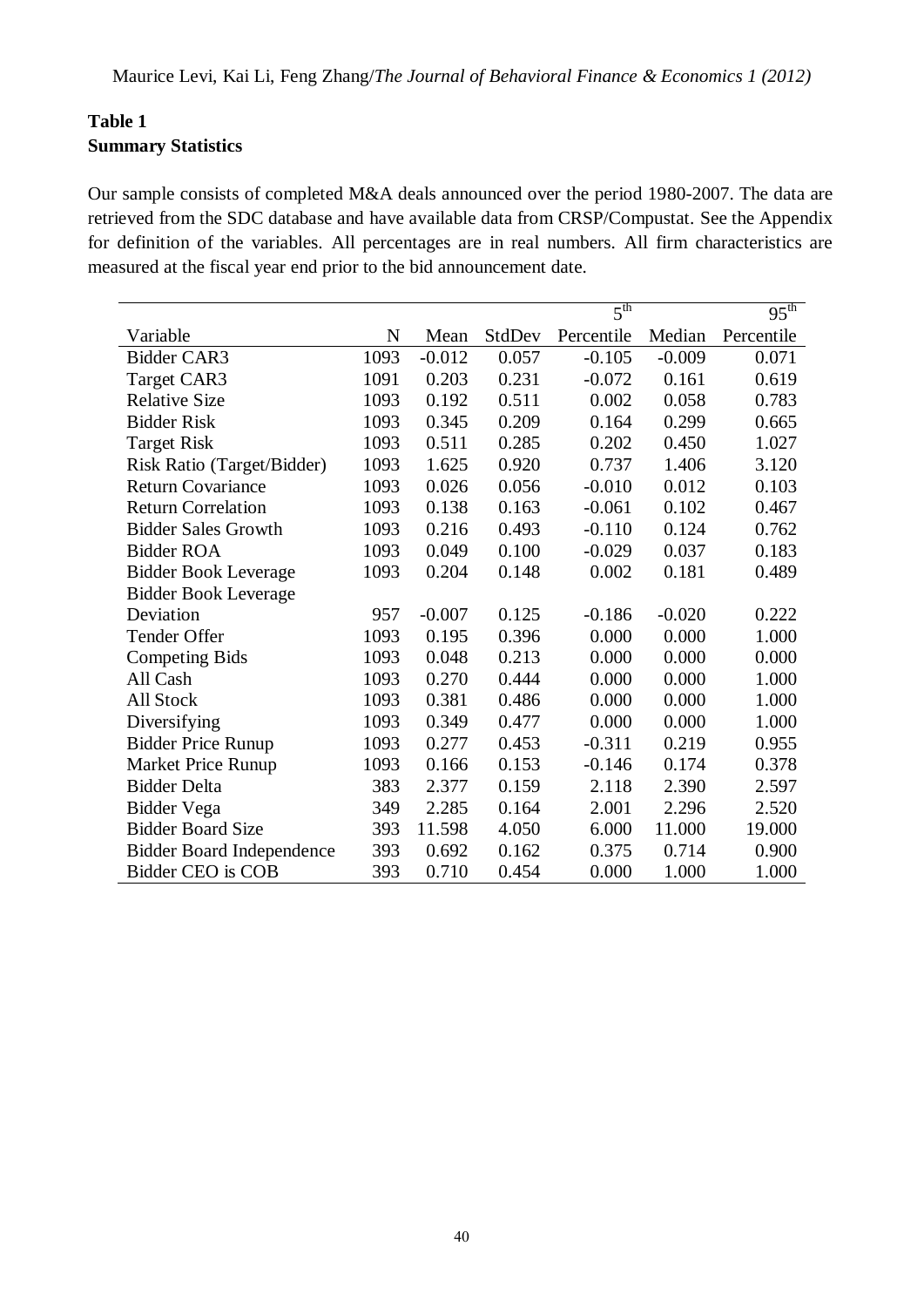## **Table 2 The Correlation Matrix**

Our sample consists of completed M&A deals announced over the period 1980-2007. The data are retrieved from the SDC database and have available data from CRSP/Compustat. See the Appendix for definition of the variables. All percentages are in real numbers. All firm characteristics are measured at the fiscal year end prior to the bid announcement date. The corresponding p-value is reported in the brackets below each coefficient.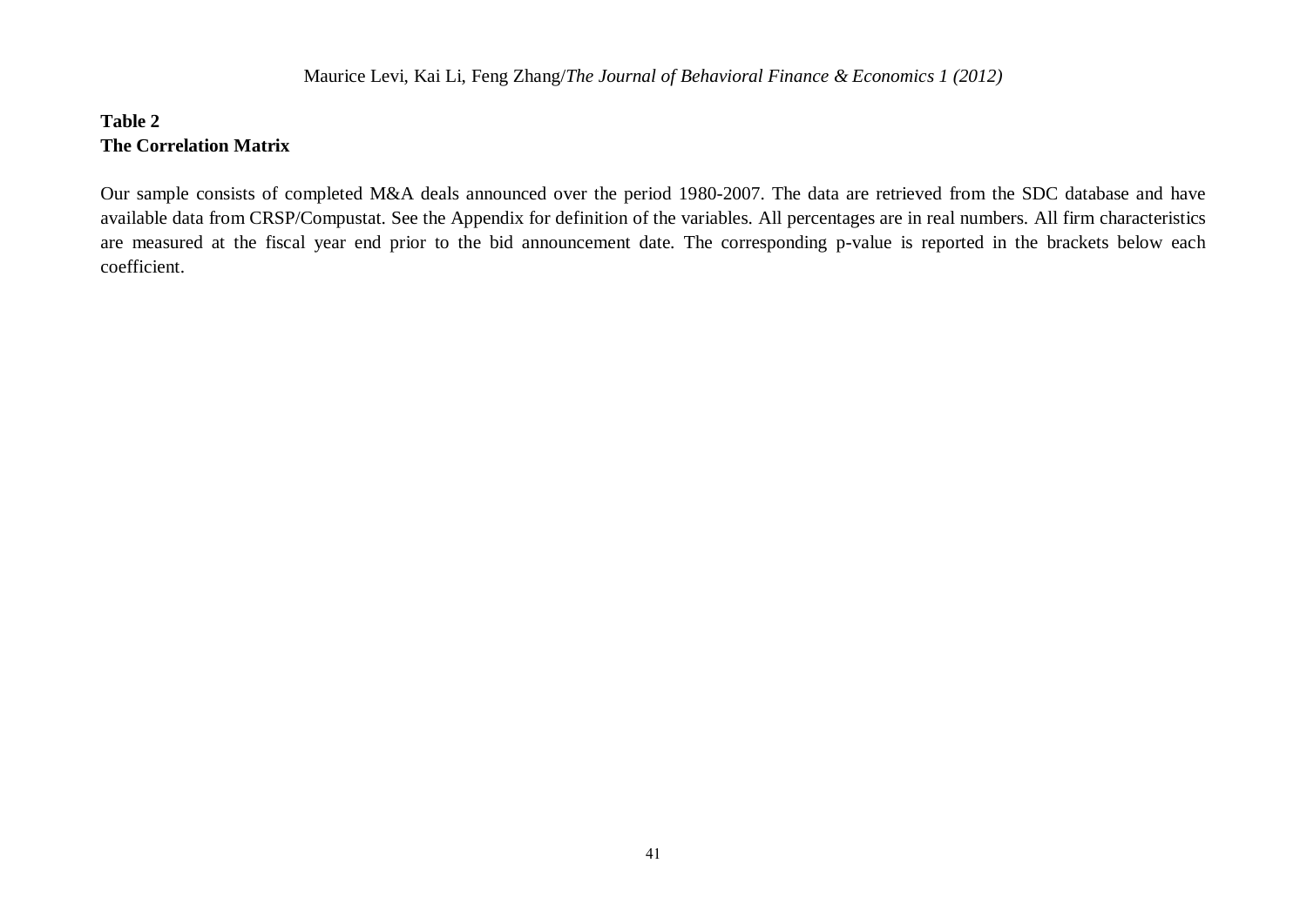| 2<br>3<br>5<br>7<br>8<br>9<br>10<br>6<br>11<br>12<br>13<br>14<br>15<br>$\overline{4}$                                                                                                                                                                                                               | 17<br>16         | 18<br>19     |
|-----------------------------------------------------------------------------------------------------------------------------------------------------------------------------------------------------------------------------------------------------------------------------------------------------|------------------|--------------|
| 1.00<br>1 Relative Size                                                                                                                                                                                                                                                                             |                  |              |
|                                                                                                                                                                                                                                                                                                     |                  |              |
| 2 Relative Risk<br>1.00<br>$-0.17$                                                                                                                                                                                                                                                                  |                  |              |
| $[0.00]$                                                                                                                                                                                                                                                                                            |                  |              |
| 1.00<br>3 Return Correlation * (1-2*Relative Size)<br>$-0.52$<br>$-0.01$                                                                                                                                                                                                                            |                  |              |
| $[0.64]$<br>[0.00]                                                                                                                                                                                                                                                                                  |                  |              |
| 4 Bidder Sales Growth<br>0.21<br>$-0.10$<br>1.00<br>$-0.08$                                                                                                                                                                                                                                         |                  |              |
| [0.00]<br>[0.01]<br>[0.00]                                                                                                                                                                                                                                                                          |                  |              |
| 5 Bidder ROA<br>1.00<br>$-0.07$<br>0.08<br>0.21<br>0.10                                                                                                                                                                                                                                             |                  |              |
| [0.03]<br>[0.00]<br>[0.01]<br>[0.00]                                                                                                                                                                                                                                                                |                  |              |
| Bidder Book Leverage<br>$-0.08$<br>1.00<br>0.09<br>$-0.10$<br>$-0.03$<br>0.13<br>6                                                                                                                                                                                                                  |                  |              |
| [0.01]<br>[0.00]<br>$[0.00]$<br>$[0.26]$<br>[0.00]                                                                                                                                                                                                                                                  |                  |              |
| 7 Bidder Book Leverage Deviation<br>0.04<br>$-0.09$<br>$-0.05$<br>0.17<br>$-0.17$<br>1.00<br>0.81                                                                                                                                                                                                   |                  |              |
| $[0.11]$<br>[0.00]<br>$[0.00]$<br>[0.00]<br>[0.18]<br>[0.00]                                                                                                                                                                                                                                        |                  |              |
| 8 Tender Offer<br>$-0.10$<br>1.00<br>0.00<br>$-0.01$<br>0.01<br>$-0.05$<br>0.12<br>0.01                                                                                                                                                                                                             |                  |              |
| [0.78]<br>[0.00]<br>[0.99]<br>$[0.87]$<br>[0.07]<br>[0.00]<br>[0.73]                                                                                                                                                                                                                                |                  |              |
| 1.00<br>9 Competing Bids<br>0.04<br>$-0.03$<br>$-0.04$<br>0.01<br>$-0.02$<br>$-0.02$<br>0.17<br>0.04                                                                                                                                                                                                |                  |              |
| $[0.28]$<br>$[0.21]$<br>$[0.83]$<br>$[0.52]$<br>$[0.00]$<br>$[0.19]$<br>$[0.50]$<br>$[0.15]$                                                                                                                                                                                                        |                  |              |
| 10 All Cash<br>1.00<br>$-0.10$<br>$-0.09$<br>0.39<br>0.18<br>0.00<br>0.10<br>-0.06<br>$-0.07$<br>0.08                                                                                                                                                                                               |                  |              |
| [0.00]<br>[0.00]<br>$[0.88]$<br>[0.00]<br>[0.00]<br>[0.03]<br>[0.02]<br>[0.00]<br>$[0.01]$                                                                                                                                                                                                          |                  |              |
| 11 All Stock<br>$-0.48$<br>1.00<br>0.03<br>$-0.05$<br>0.00<br>0.05<br>$-0.09$<br>$-0.09$<br>$-0.36$<br>$-0.06$<br>0.03                                                                                                                                                                              |                  |              |
| [0.10]<br>[0.00]<br>[0.39]<br>[0.09]<br>[0.95]<br>[0.00]<br>[0.00]<br>[0.38]<br>[0.00]<br>[0.05]                                                                                                                                                                                                    |                  |              |
| 1.00<br>12 Diversifying<br>$-0.03$<br>0.06<br>0.03<br>$-0.01$<br>0.12<br>0.16<br>0.08<br>$-0.09$<br>0.06<br>0.03<br>0.00                                                                                                                                                                            |                  |              |
| $[0.33]$<br>[0.86]<br>$[0.30]$<br>$[0.05]$<br>$[0.00]$<br>[0.04]<br>$[0.36]$<br>$[0.00]$<br>$[0.97]$<br>[0.01]<br>$[0.00]$<br>13 Bidder Price Runup<br>$-0.01$<br>1.00                                                                                                                              |                  |              |
| 0.14<br>$-0.04$<br>$-0.06$<br>0.07<br>0.07<br>0.04<br>$-0.10$<br>$-0.06$<br>$-0.11$<br>0.14<br>-0.01                                                                                                                                                                                                |                  |              |
| [0.76]<br>[0.00]<br>$[0.23]$<br>[0.03]<br>[0.02]<br>[0.02]<br>[0.64]<br>[0.17]<br>[0.00]<br>[0.05]<br>[0.00]<br>[0.00]<br>14 Market Price Runup<br>0.00<br>0.03<br>$-0.03$<br>0.32<br>1.00<br>0.03<br>$-0.04$<br>0.01<br>0.03<br>0.00<br>$-0.03$<br>$-0.05$<br>0.09                                 |                  |              |
| 0.01                                                                                                                                                                                                                                                                                                |                  |              |
| $[0.32]$<br>$[0.12]$<br>[0.00]<br>[0.96]<br>[0.34]<br>[0.21]<br>$[0.73]$<br>[0.64]<br>[0.33]<br>$[1.00]$<br>[0.32]<br>[0.33]<br>[0.00]<br>15 Bidder Delta<br>$-0.09$<br>$-0.10$<br>$-0.03$<br>1.00<br>0.02<br>0.09<br>0.10<br>0.13<br>$-0.04$<br>$-0.04$<br>$-0.08$<br>0.05<br>0.05<br>0.01<br>0.10 |                  |              |
| $[0.71]$<br>$[0.01]$<br>$[0.31]$<br>[0.31]<br>[0.79]<br>$[0.58]$<br>$[0.08]$<br>$[0.06]$<br>[0.05]<br>[0.46]<br>$[0.43]$<br>$[0.05]$<br>[0.11]<br>$[0.06]$                                                                                                                                          |                  |              |
| 16 Bidder Vega<br>0.21<br>$-0.04$<br>$-0.10$<br>0.04<br>$-0.03$<br>$-0.06$<br>0.83<br>$-0.06$<br>0.04<br>0.07<br>0.13<br>0.00<br>0.01<br>0.00<br>0.18                                                                                                                                               | 1.00             |              |
| [0.00]<br>$[0.52]$<br>[0.00]<br>[0.43]<br>[0.19]<br>[0.01]<br>[0.97]<br>[0.87]<br>[0.98]<br>[0.07]<br>[0.41]<br>[0.57]<br>[0.28]<br>[0.00]<br>[0.26]                                                                                                                                                |                  |              |
| 17 Bidder Board Size<br>0.23<br>0.07<br>$-0.20$<br>$-0.02$<br>$-0.26$<br>0.05<br>0.01<br>$-0.14$<br>0.11<br>$-0.04$<br>$-0.12$<br>0.18<br>$-0.05$<br>0.11<br>0.16                                                                                                                                   | 0.19<br>1.00     |              |
| [0.00]<br>[0.00]<br>[0.30]<br>[0.92]<br>[0.01]<br>[0.03]<br>[0.18]<br>[0.00]<br>[0.42]<br>[0.01]<br>[0.00]<br>[0.63]<br>[0.32]<br>[0.03]<br>[0.01]                                                                                                                                                  | [0.00]           |              |
| 18 Bidder Board Independence<br>0.17<br>$-0.12$<br>$-0.11$<br>0.11<br>0.00<br>0.01<br>0.03<br>$-0.05$<br>$-0.19$<br>0.06<br>$-0.13$<br>0.06<br>0.02<br>$-0.06$<br>$-0.10$                                                                                                                           | 0.13<br>0.07     | 1.00         |
| [0.00]<br>[0.02]<br>$[0.92]$<br>[0.78]<br>[0.57]<br>[0.29]<br>[0.27]<br>[0.01]<br>[0.27]<br>[0.70]<br>[0.03]<br>$[0.03]$<br>[0.00]<br>$[0.24]$<br>[0.12]                                                                                                                                            | [0.32]<br>[0.01] |              |
| 19 Bidder CEO is COB<br>$-0.02$<br>0.08<br>0.04<br>$-0.12$<br>$-0.02$<br>$-0.06$<br>$-0.02$<br>$-0.04$<br>$-0.02$<br>0.02<br>0.01<br>0.09<br>0.01<br>0.00<br>0.05                                                                                                                                   | 0.09<br>0.14     | 1.00<br>0.17 |
| [0.02]<br>[0.71]<br>[0.81]<br>[0.13]<br>[0.39]<br>[0.09]<br>[0.80]<br>[0.95]<br>[0.74]<br>[0.20]<br>[0.42]<br>[0.69]<br>[0.67]<br>[0.39]<br>[0.65]                                                                                                                                                  | [0.04]<br>[0.07] | [0.00]       |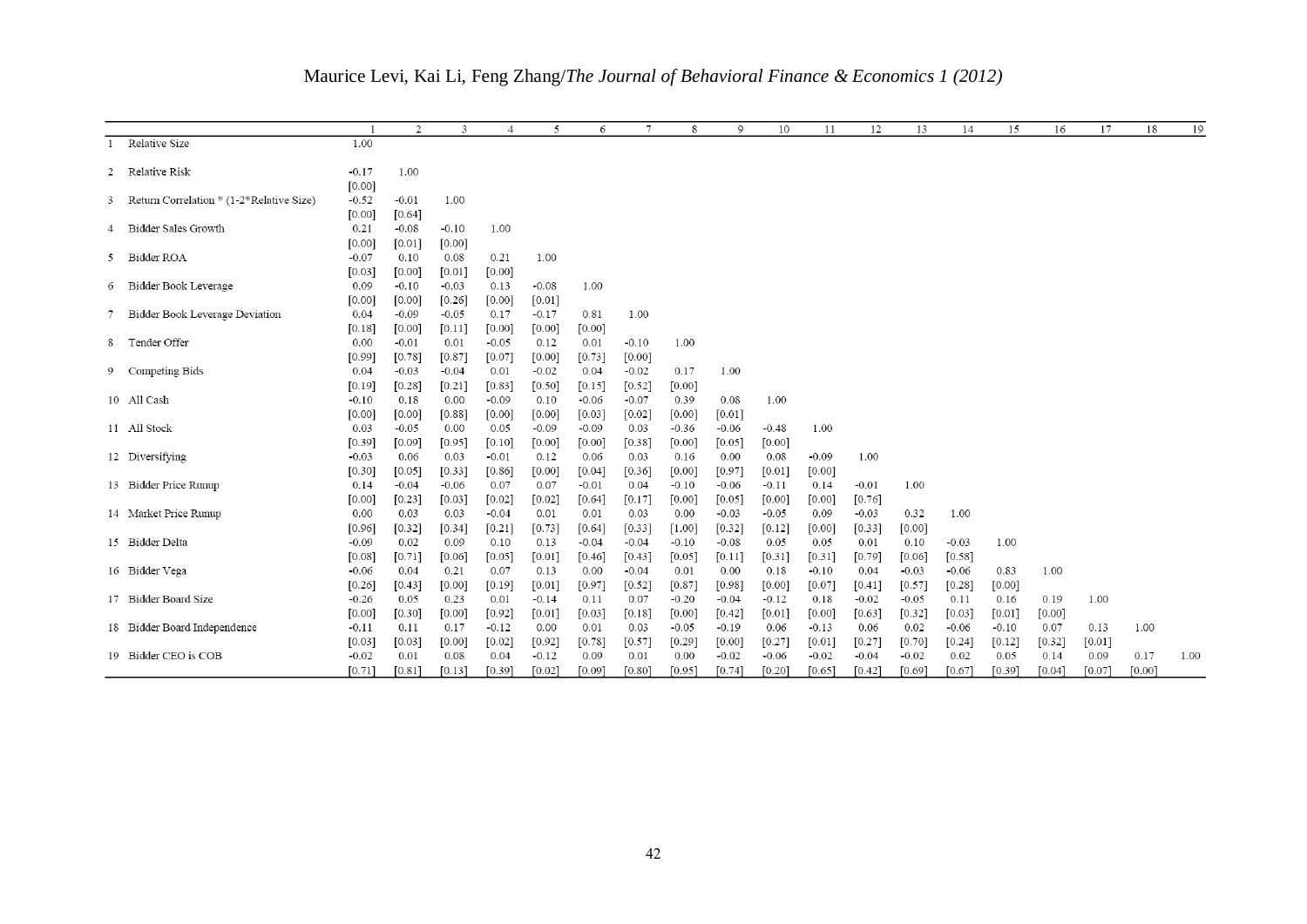## **Table 3 Determinants of Relative Size: The Risk Homeostasis Perspective**

Our sample consists of completed M&A deals announced over the period 1980-2007. The data are retrieved from the SDC database and have available data from CRSP/Compustat. See the Appendix for definition of the variables. All percentages are in real numbers. All firm characteristics are measured at the fiscal year end prior to the bid announcement date. The corresponding p-value is reported in the brackets below each coefficient. \*\*\*, \*\*, and \* correspond to statistical significance at the one, five, and ten percent levels, respectively.

| Dependent Variable                           | <b>Relative Size</b> |                             |                             |                             |                             |                             |                             |
|----------------------------------------------|----------------------|-----------------------------|-----------------------------|-----------------------------|-----------------------------|-----------------------------|-----------------------------|
|                                              | (1)                  | (2)                         | (3)                         | (4)                         | (5)                         | (6)                         | (7)                         |
| <b>Risk Ratio</b><br>(Target/Bidder)         | $0.104**$<br>*       | $0.078**$<br>$\ast$         | $0.072**$<br>$\ast$         | $0.083**$<br>*              | $0.083**$<br>$\ast$         | $0.106**$<br>$\ast$         | $0.086**$<br>$\ast$         |
|                                              | [0.000]              | [0.000]                     | [0.000]                     | [0.000]                     | [0.000]                     | [0.000]                     | [0.000]                     |
| Return Correlation * (1-<br>2*Relative Size) | $1.655**$<br>*       | $1.561**$<br>$\ast$         | $1.556**$<br>$\ast$         | $0.613**$<br>*              | $0.626**$<br>$\ast$         | $0.750**$<br>$\ast$         | $0.670**$<br>*              |
| <b>Bidder Sales Growth</b>                   | [0.008]              | [0.007]<br>0.166<br>[0.230] | [0.006]<br>0.356<br>[0.177] | [0.000]<br>0.026<br>[0.464] | [0.000]<br>0.023<br>[0.537] | [0.000]<br>0.063<br>[0.135] | [0.000]<br>0.063<br>[0.230] |
| <b>Bidder ROA</b>                            |                      | $0.317**$                   | $-0.279*$                   | $0.353**$                   | $0.429**$<br>$\ast$         | $-0.126$                    | $-0.265$                    |
|                                              |                      | [0.017]                     | [0.070]                     | [0.020]<br>$0.202**$        | [0.006]                     | [0.285]<br>$0.227**$        | [0.120]<br>$0.260**$        |
| <b>Bidder Book Leverage</b>                  |                      | $-0.042$<br>[0.669]         |                             | *<br>[0.009]                | $0.189**$<br>[0.023]        | $\ast$<br>[0.006]           | $\ast$<br>[0.004]           |
| <b>Bidder Book Leverage Deviation</b>        |                      |                             | $-0.097$<br>[0.615]         |                             |                             |                             |                             |
| Tender Offer                                 |                      | 0.039                       | $0.063*$                    | $-0.015$                    | 0.006                       | $-0.026$                    | $-0.006$                    |
| <b>Competing Bids</b>                        |                      | [0.253]<br>0.022<br>[0.584] | [0.090]<br>0.009<br>[0.880] | [0.630]<br>0.012<br>[0.737] | [0.867]<br>0.007<br>[0.859] | [0.268]<br>0.023<br>[0.640] | [0.864]<br>0.071<br>[0.100] |
| All Cash                                     |                      | $0.071**$                   | $-0.074*$                   | $0.122**$<br>*              | $0.138**$<br>∗              | $0.102**$<br>$\ast$         | $0.125**$<br>$\ast$         |
|                                              |                      | [0.026]                     | [0.052]<br>0.039            | [0.000]                     | [0.000]                     | [0.000]                     | [0.000]                     |
| All Stock                                    |                      | 0.038<br>[0.373]            | [0.375]                     | $0.064**$<br>[0.021]        | $0.073**$<br>[0.015]        | $-0.028$<br>[0.375]         | $-0.039$<br>[0.253]         |
| Diversifying                                 |                      | $-0.032$<br>[0.135]         | $-0.044*$<br>[0.085]        | $-0.015$<br>[0.541]         | $-0.033$<br>[0.196]         | $-0.024$<br>[0.345]         | $-0.004$<br>[0.885]         |
| <b>Bidder Price Runup</b>                    |                      | $0.119**$<br>$\ast$         | $0.121**$                   | 0.039                       | 0.038                       | $0.053**$                   | $0.053*$                    |
| Market Price Runup                           |                      | [0.004]<br>$-0.089$         | [0.012]<br>$-0.108$         | [0.236]<br>$-0.027$         | [0.274]<br>$-0.025$         | [0.036]<br>$-0.052$         | [0.098]<br>0.120            |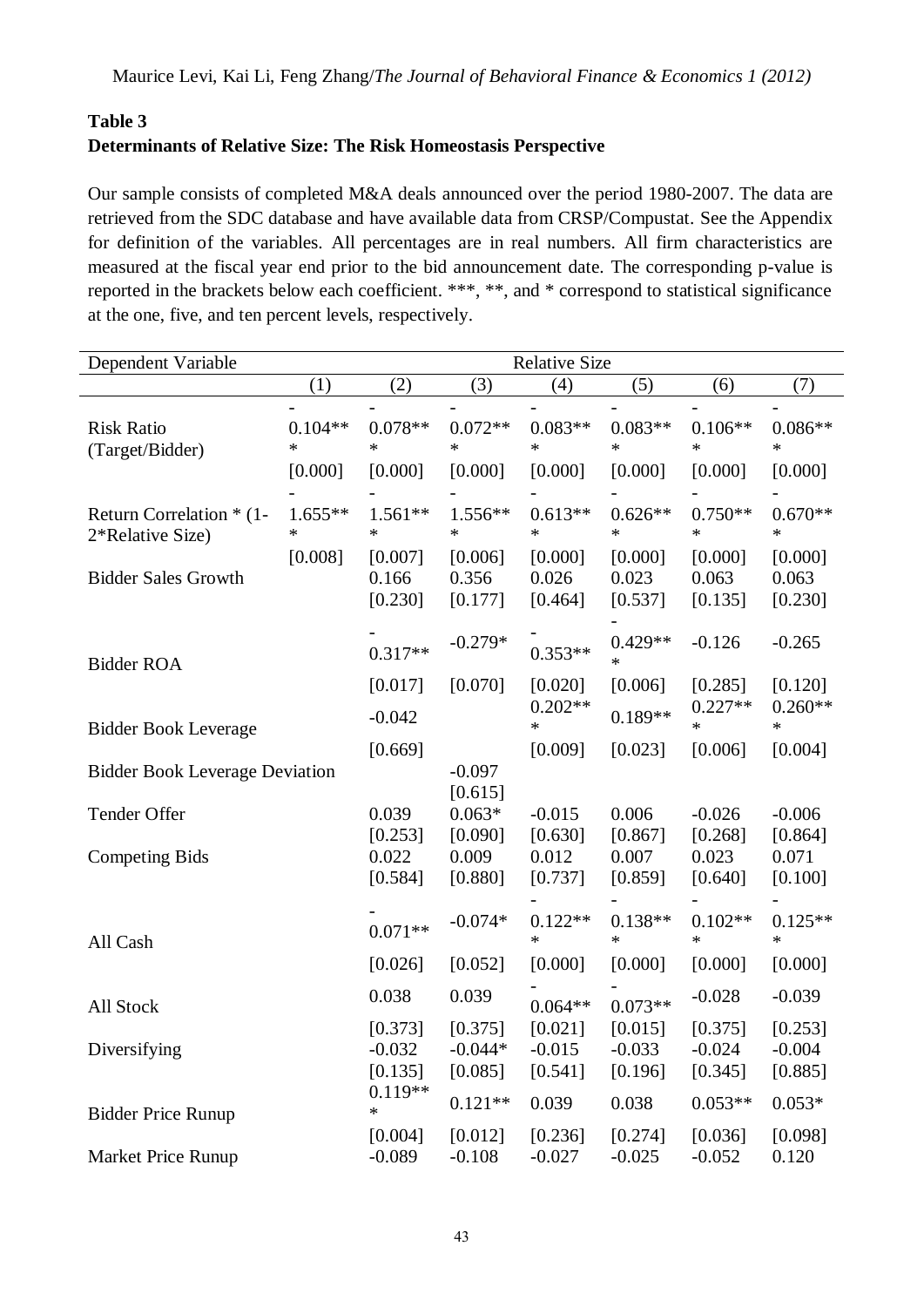| Maurice Levi, Kai Li, Feng Zhang/The Journal of Behavioral Finance & Economics 1 (2012) |  |  |  |  |  |  |  |  |  |
|-----------------------------------------------------------------------------------------|--|--|--|--|--|--|--|--|--|
|-----------------------------------------------------------------------------------------|--|--|--|--|--|--|--|--|--|

| <b>Bidder Delta</b>                 |           | [0.380]   | [0.348] | [0.829]<br>$-0.089$ | [0.847]             | [0.658]                     | [0.432]<br>0.073               |
|-------------------------------------|-----------|-----------|---------|---------------------|---------------------|-----------------------------|--------------------------------|
| Bidder Vega                         |           |           |         | [0.235]             | $-0.011$<br>[0.889] |                             | [0.413]                        |
| <b>Bidder Board Size</b>            |           |           |         |                     |                     | $-0.001$<br>[0.694]         | $-0.004$<br>[0.263]            |
| <b>Bidder Board</b><br>Independence |           |           |         |                     |                     | 0.000                       | 0.068                          |
| Bidder CEO is COB                   |           |           |         |                     |                     | [0.996]<br>0.007<br>[0.741] | [0.427]<br>$-0.027$<br>[0.354] |
| Constant                            | $0.344**$ | $0.234**$ | 0.170   | $0.594**$<br>$\ast$ | $0.389**$           | 0.291                       | 0.220                          |
|                                     | [0.022]   | [0.041]   | [0.169] | [0.007]             | [0.031]             | [0.138]                     | [0.430]                        |
| <b>Industry Fixed Effects</b>       | Yes       | Yes       | Yes     | Yes                 | Yes                 | Yes                         | Yes                            |
| <b>Year Fixed Effects</b>           | Yes       | Yes       | Yes     | Yes                 | Yes                 | Yes                         | Yes                            |
| N                                   | 1093      | 1093      | 957     | 383                 | 349                 | 393                         | 249                            |
| Adjusted R <sub>2</sub>             | 0.35      | 0.39      | 0.40    | 0.59                | 0.60                | 0.56                        | 0.61                           |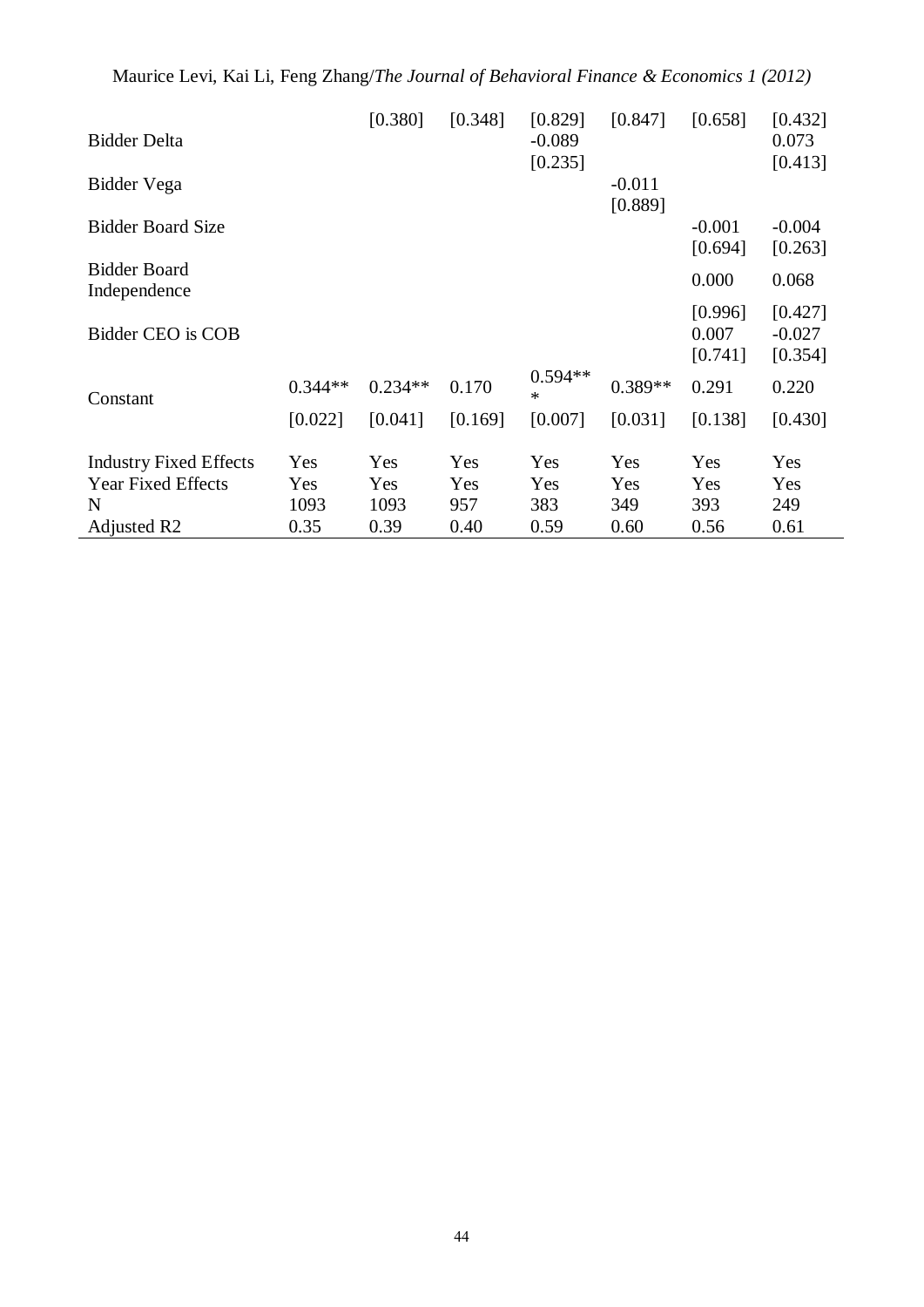## **Table 4 Determinants of Relative Size: The Risk Aversion Perspective**

Our sample consists of completed M&A deals announced over the period 1980-2007. The data are retrieved from the SDC database and have available data from CRSP/Compustat. See the Appendix for definition of the variables. All percentages are in real numbers. All firm characteristics are measured at the fiscal year end prior to the bid announcement date. Panel A presents the test results when the target risk is greater than the bidder risk. Panel B presents the test results when the target risk is smaller than the bidder risk. The corresponding p-value is reported in the brackets below each coefficient. \*\*\*, \*\*, and \* correspond to statistical significance at the one, five, and ten percent levels, respectively.

| Dependent Variable                       | <b>Relative Size</b> |                                |                                 |                                 |                                 |                                |                                |
|------------------------------------------|----------------------|--------------------------------|---------------------------------|---------------------------------|---------------------------------|--------------------------------|--------------------------------|
|                                          | (1)                  | (2)                            | (3)                             | (4)                             | (5)                             | (6)                            | (7)                            |
| <b>Risk Ratio</b><br>(Target/Bidder)     | $0.058**$<br>$\ast$  | $0.042**$<br>$\ast$            | $0.038**$<br>$\ast$             | $0.043**$<br>$\ast$             | $0.036**$                       | $0.076**$<br>$\ast$            | $-0.039*$                      |
|                                          | [0.000]              | [0.002]                        | [0.008]                         | [0.004]                         | [0.018]                         | [0.000]                        | [0.099]                        |
| <b>Return Correlation</b>                | $0.176**$<br>*       | $0.159**$<br>*                 | $0.166**$<br>$\ast$             | $0.123*$                        | $0.171**$                       | $0.162**$                      | $0.143*$                       |
| <b>Bidder Sales Growth</b>               | [0.001]              | [0.001]<br>$0.050*$<br>[0.054] | [0.002]<br>$0.086*$<br>[0.065]  | [0.073]<br>0.023<br>[0.567]     | [0.043]<br>0.012<br>[0.784]     | [0.016]<br>0.013<br>[0.807]    | [0.058]<br>0.030<br>[0.599]    |
| <b>Bidder ROA</b>                        |                      | $0.607**$                      | $0.253**$                       | $0.612**$                       | $0.691**$<br>$\ast$             | $-0.115$                       | $-0.431$                       |
|                                          |                      | [0.025]                        | [0.013]                         | [0.018]                         | [0.009]                         | [0.517]                        | [0.129]                        |
| <b>Bidder Book</b><br>Leverage           |                      | 0.041                          |                                 | $0.159*$                        | $0.170*$                        | $0.270**$                      | $0.319**$                      |
|                                          |                      | [0.624]                        |                                 | [0.074]                         | [0.089]                         | [0.028]                        | [0.011]                        |
| <b>Bidder Book</b><br>Leverage Deviation |                      |                                | 0.198*                          |                                 |                                 |                                |                                |
|                                          |                      |                                | [0.084]                         |                                 |                                 |                                |                                |
| Tender Offer                             |                      | $-0.025$                       | $-0.014$                        | $-0.062*$                       | $-0.057$                        | $0.061**$                      | $-0.017$                       |
| <b>Competing Bids</b>                    |                      | [0.207]<br>0.032<br>[0.253]    | [0.552]<br>0.006<br>[0.866]     | [0.063]<br>$-0.006$<br>[0.893]  | [0.102]<br>$-0.006$<br>[0.905]  | [0.042]<br>0.012<br>[0.809]    | [0.675]<br>0.061<br>[0.316]    |
| All Cash                                 |                      | $0.115**$<br>$\ast$            | $0.127**$<br>$\ast$             | $0.133**$<br>$\ast$             | $0.141**$<br>$\ast$             | $0.105**$<br>$\ast$            | $0.160**$<br>$\ast$            |
| All Stock                                |                      | [0.000]<br>$-0.041$<br>[0.104] | [0.000]<br>$-0.050*$<br>[0.072] | [0.000]<br>$-0.058*$<br>[0.069] | [0.000]<br>$-0.063*$<br>[0.059] | [0.001]<br>$-0.029$<br>[0.546] | [0.001]<br>$-0.028$<br>[0.499] |
| Diversifying                             |                      | $0.048**$<br>$\ast$            | $0.046**$                       | $-0.026$                        | $-0.031$                        | $-0.014$                       | $-0.008$                       |

**Panel A: The target risk is greater than the bidder risk**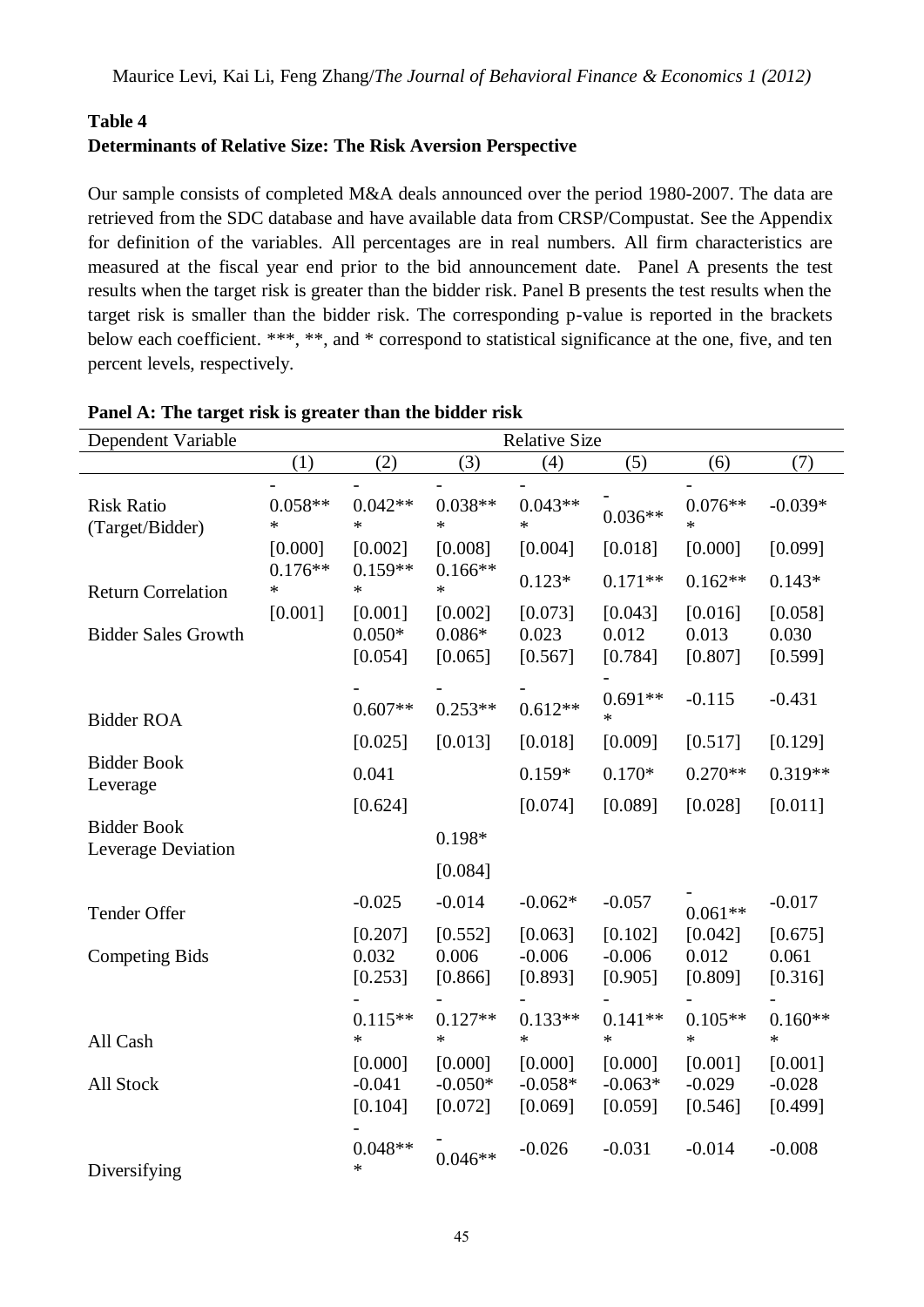|                                         |          | [0.009]                         | [0.021]                        | [0.346]                        | [0.286]                        | [0.683]                                               | [0.794]                                               |
|-----------------------------------------|----------|---------------------------------|--------------------------------|--------------------------------|--------------------------------|-------------------------------------------------------|-------------------------------------------------------|
| <b>Bidder Price Runup</b>               |          | $0.115**$<br>*                  | $0.079**$                      | 0.061                          | 0.050                          | $0.075**$                                             | 0.058                                                 |
| <b>Market Price Runup</b>               |          | [0.004]<br>$-0.172*$<br>[0.094] | [0.014]<br>$-0.144$<br>[0.179] | [0.124]<br>$-0.205$<br>[0.171] | [0.238]<br>$-0.220$<br>[0.161] | [0.032]<br>$-0.269*$<br>[0.097]                       | [0.178]<br>$-0.011$<br>[0.950]                        |
| <b>Bidder Delta</b>                     |          |                                 |                                | $0.201**$                      |                                |                                                       | $-0.036$                                              |
|                                         |          |                                 |                                | [0.020]                        |                                |                                                       | [0.718]                                               |
| Bidder Vega<br><b>Bidder Board Size</b> |          |                                 |                                |                                | $0.240**$<br>$\ast$<br>[0.004] | $-0.006$<br>[0.103]                                   | $-0.007$<br>[0.104]                                   |
| <b>Bidder Board</b><br>Independence     |          |                                 |                                |                                |                                | $-0.140$                                              | $-0.084$                                              |
| <b>Bidder CEO</b> is COB                | $-0.022$ | $-0.011$                        | $-0.098$                       | $0.873**$<br>$\ast$            | $0.888**$<br>$\ast$            | [0.215]<br>$-0.002$<br>[0.932]<br>$0.425**$<br>$\ast$ | [0.419]<br>$-0.028$<br>[0.464]<br>$0.746**$<br>$\ast$ |
| Constant                                | [0.673]  | [0.880]                         | [0.131]                        | [0.000]                        | [0.000]                        | [0.000]                                               | [0.010]                                               |
| <b>Industry Fixed</b><br>Effects        | Yes      | Yes                             | Yes                            | Yes                            | Yes                            | Yes                                                   | Yes                                                   |
| <b>Year Fixed Effects</b>               | Yes      | Yes                             | Yes                            | Yes                            | Yes                            | Yes                                                   | Yes                                                   |
| N                                       | 879      | 879                             | 768                            | 308                            | 281                            | 318                                                   | 199                                                   |
| Adjusted R2                             | 0.18     | 0.28                            | 0.26                           | 0.35                           | 0.36                           | 0.28                                                  | 0.30                                                  |

# **Panel B: The target risk is smaller than the bidder risk**

| Dependent Variable                       |                             |                                |                                | <b>Relative Size</b>        |                             |                                 |                                |
|------------------------------------------|-----------------------------|--------------------------------|--------------------------------|-----------------------------|-----------------------------|---------------------------------|--------------------------------|
|                                          | (1)                         | (2)                            | (3)                            | (4)                         | (5)                         | (6)                             | (7)                            |
| <b>Risk Ratio</b><br>(Target/Bidder)     | $-0.642*$                   | $-0.371$                       | $-0.333$                       | $-0.464$                    | $-0.242$                    | $-0.230$                        | $-0.842$                       |
| <b>Return Correlation</b>                | [0.073]<br>0.149<br>[0.483] | [0.289]<br>$-0.104$<br>[0.682] | [0.434]<br>$-0.129$<br>[0.647] | [0.523]<br>0.260<br>[0.482] | [0.730]<br>0.316<br>[0.397] | [0.662]<br>$0.355**$<br>[0.045] | [0.133]<br>$0.762*$<br>[0.078] |
| <b>Bidder Sales Growth</b>               |                             | 0.933<br>[0.103]               | 1.008<br>[0.142]               | 0.066<br>[0.866]            | $-0.071$<br>[0.841]         | 0.149<br>[0.560]                | $-0.728$<br>[0.344]            |
| <b>Bidder ROA</b>                        |                             | $-1.038*$<br>[0.086]           | $-1.146$<br>[0.154]            | 0.445<br>[0.552]            | 0.516<br>[0.553]            | $-0.539$<br>[0.388]             | 0.890<br>[0.306]               |
| <b>Bidder Book</b><br>Leverage           |                             | $-1.031*$                      |                                | 0.258                       | 0.661                       | 0.323                           | $-1.180$                       |
|                                          |                             | [0.099]                        |                                | [0.735]                     | [0.379]                     | [0.524]                         | [0.190]                        |
| <b>Bidder Book</b><br>Leverage Deviation |                             |                                | $-0.581$                       |                             |                             |                                 |                                |
| Tender Offer                             |                             | $-0.132$                       | [0.443]<br>$-0.153$            | 0.291                       | 0.061                       | 0.069                           | 0.375                          |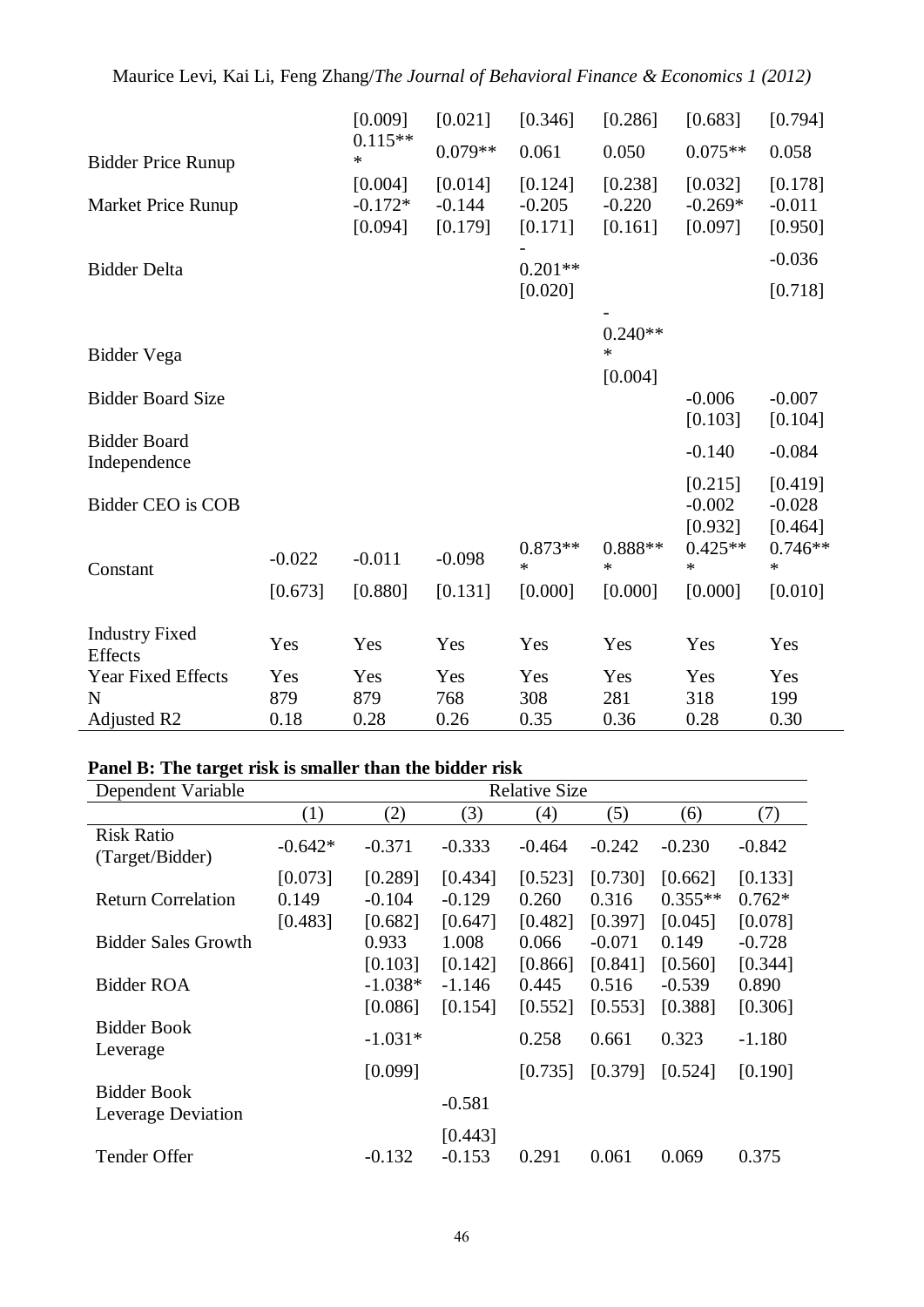| [0.540]<br>[0.583]<br>[0.376]<br>[0.808]<br>0.195<br>0.345<br>$-0.151$<br>0.118<br><b>Competing Bids</b><br>[0.444]<br>[0.310]<br>[0.730]<br>[0.746]<br>0.118<br>0.103<br>0.006<br>$-0.017$<br>All Cash<br>[0.403]<br>[0.493]<br>[0.965]<br>[0.893] | [0.698]<br>$-0.351$<br>[0.166]<br>0.014<br>[0.914] | [0.106]<br>$-1.788$<br>[0.261]<br>$-0.550$<br>[0.111] |
|-----------------------------------------------------------------------------------------------------------------------------------------------------------------------------------------------------------------------------------------------------|----------------------------------------------------|-------------------------------------------------------|
| 0.181<br>0.167<br>$-0.166$<br>$-0.176$<br>All Stock<br>[0.354]<br>[0.482]<br>[0.438]<br>[0.227]                                                                                                                                                     | $-0.096$<br>[0.518]                                | $0.797**$<br>[0.040]                                  |
| $-0.164$<br>$-0.112$<br>$0.549**$<br>$0.485**$<br>Diversifying<br>[0.023]<br>[0.280]<br>[0.030]<br>[0.236]                                                                                                                                          | $-0.152$<br>[0.170]                                | $-0.167$<br>[0.301]                                   |
| 0.184<br>0.104<br>$-0.026$<br><b>Bidder Price Runup</b><br>0.068<br>[0.481]<br>[0.182]<br>[0.762]<br>[0.935]                                                                                                                                        | $-0.158$<br>[0.512]                                | 0.262<br>[0.176]                                      |
| <b>Market Price Runup</b><br>$-0.074$<br>0.066<br>0.241<br>0.519<br>[0.889]<br>[0.907]<br>[0.656]<br>[0.295]                                                                                                                                        | 0.595<br>[0.242]                                   | $-0.186$<br>[0.725]                                   |
| <b>Bidder Delta</b><br>$-0.145$<br>[0.773]                                                                                                                                                                                                          |                                                    | $1.246**$<br>[0.038]                                  |
| $-0.101$<br>Bidder Vega<br>[0.801]                                                                                                                                                                                                                  |                                                    |                                                       |
| <b>Bidder Board Size</b>                                                                                                                                                                                                                            | $-0.008$<br>[0.573]                                | 0.010<br>[0.536]                                      |
| <b>Bidder Board</b><br>Independence                                                                                                                                                                                                                 | $-0.020$                                           | $1.697**$                                             |
| Bidder CEO is COB                                                                                                                                                                                                                                   | [0.967]<br>$-0.044$<br>[0.599]                     | [0.022]<br>$-0.223*$<br>[0.078]                       |
| $0.947***$<br>0.333<br>0.818<br>0.716<br>Constant<br>$-2.473$<br>[0.000]<br>[0.602]<br>[0.269]<br>[0.628]<br>[0.596]                                                                                                                                | 0.570<br>[0.357]                                   | 1.885<br>[0.241]                                      |
| <b>Industry Fixed</b><br>Yes<br>Yes<br>Yes<br>Yes<br>Yes<br><b>Effects</b>                                                                                                                                                                          | Yes                                                | Yes                                                   |
| Year Fixed Effects<br>Yes<br>Yes<br>Yes<br>Yes<br>Yes<br>68<br>214<br>214<br>189<br>75<br>N<br>0.35<br>0.51<br><b>Adjusted R2</b><br>0.22<br>0.40<br>0.39                                                                                           | Yes<br>75<br>0.32                                  | Yes<br>50<br>0.87                                     |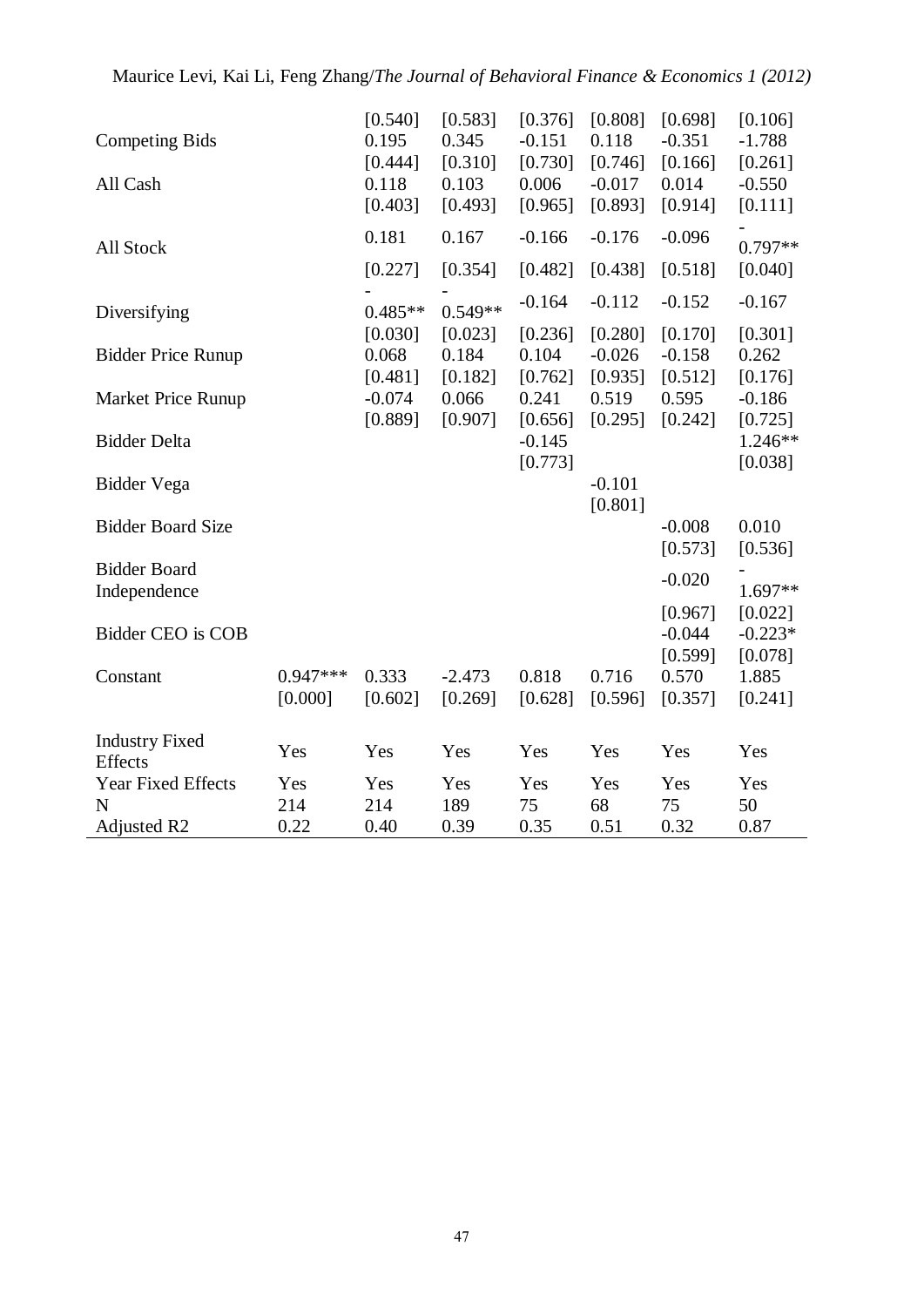Maurice Levi, Kai Li, Feng Zhang/*The Journal of Behavioral Finance & Economics 1 (2012)*

### **REFERENCES**

Allen, Franklin, and Roni Michaely, 2003, Payout policy, in: G. Constantinides, M. Harris and R. Stulz, eds. *North Holland Handbooks of Economics*, 337-429.

Andersen, Torben, Tim Bollerslev, Francis Diebold, and Heiko Ebens, 2001, The distribution of realized stock return volatility, *Journal of Financial Economics* 61, 43-76.

Betton, Sandra, B. Espen Eckbo, and Karin Thorburn, 2008, Corporate takeovers, in: Eckbo, B.E. (Ed.), *Handbook of Corporate Finance: Empirical Corporate Finance* Vol. II, Elsevier/North-Holland, 291-429.

Betton, Sandra, B. Espen Eckbo, and Karin S. Thorburn, 2009, Markup pricing revisited, Tuck School of Business Working Paper No. 2008-45.

Black, Fischer, 1976, Studies in stock price volatility changes, In *Proceedings of the 1976 Meetings of the American Statistical Association*, Business and Economics Statistics Section, 177-181.

Burns, Peter C., and Gerald J. S. Wilde, 1995, Risk taking in male taxi drivers: Relationships among personality, observational data and driver records, *[Personality and Individual Differences](http://www.sciencedirect.com/science/journal/01918869)* 18, 267-278.

Carlson, Murray, Adlai Fisher, and Ron Giammarino, 2010, SEO risk dynamics, *Review of Financial Studies* 23, 4026-4077.

Cheng, Shijun, 2008, Board size and the variability of corporate performance, *Journal of Financial Economics* 87, 157-176.

Coles, Jeffrey L., Naveen D. Daniel, and Lalitha Naveen, 2006, Managerial incentives and risktaking, *Journal of Financial Economics* 79, 431-468.

Fama, Eugene, and Kenneth French, 1997, Industry costs of capital, *Journal of Financial Economics* 43, 153-193.

Grullon, Gustavo, and Roni Michaely, 2002, Dividends, share repurchases, and the substitution hypothesis, *Journal of Finance* 62, 1649-1684.

[Hackbarth,](http://www.business.illinois.edu/Finance/profile.aspx?id=11908) Dirk, and [Erwan Morellec,](http://www.business.illinois.edu/Finance/profile.aspx?id=12064) 2008, Stock returns in mergers and acquisitions, *Journal of Finance* 63, 1213-1252.

Harford, Jarrad, Sandy Klasa, and Nathan Walcott, 2009, Do firms have leverage targets? Evidence from acquisitions, *Journal of Financial Economics* 93, 1-14.